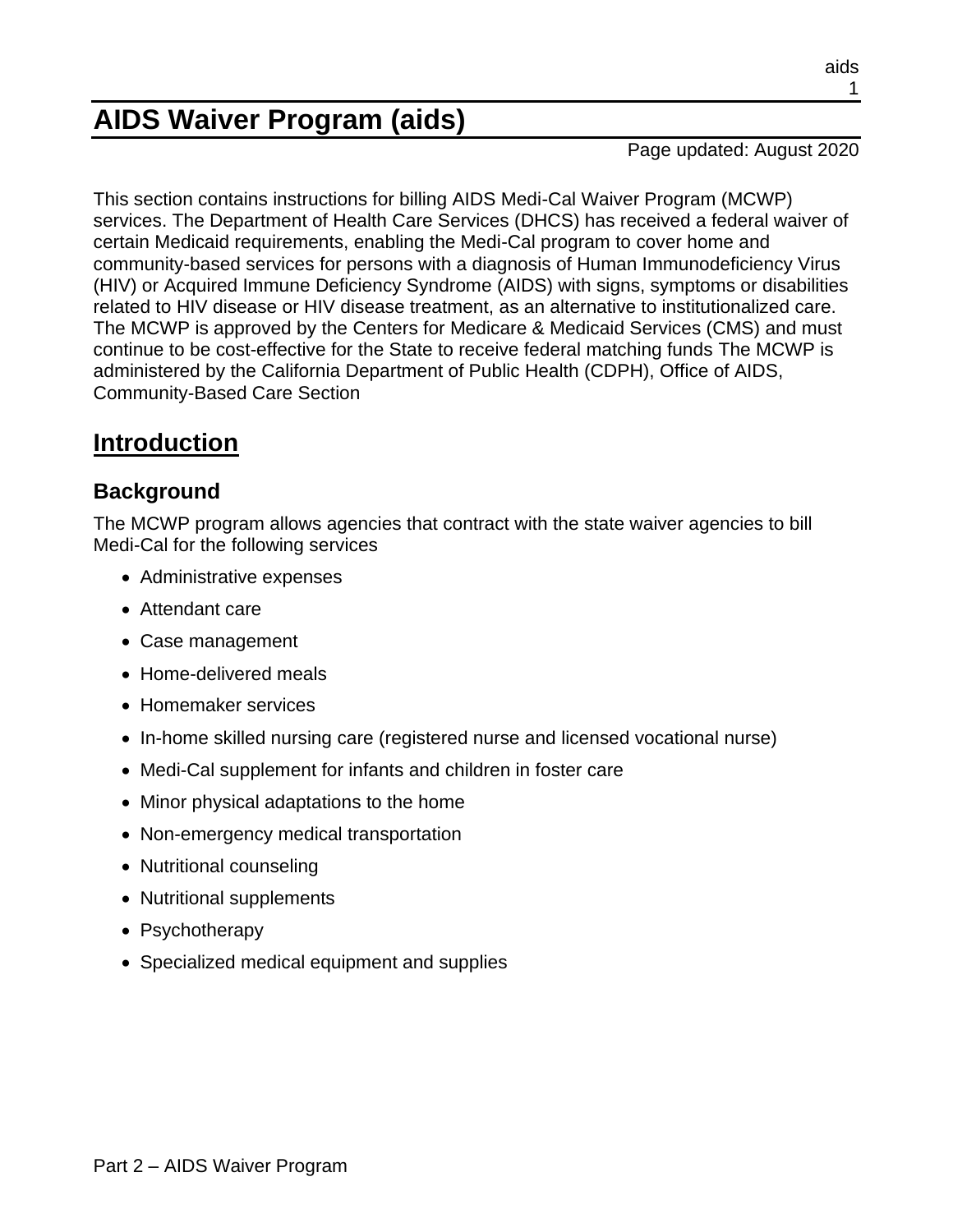# **Client Information**

# **Eligibility**

Medi-Cal recipients qualify for enrollment in the MCWP according to the following criteria:

• Must be an eligible Medi-Cal recipient on the date of enrollment. When verifying eligibility, ensure the Medi-Cal aid code has: 1) Federal financial participation of at least 50 percent; and 2) Full benefits excluding those who are in Long Term Care (LTC) (for example, nursing facility or hospital) or those with restricted benefits (for example, restricted to pregnancy and emergency services)

**Note:** Refer to the Aid Codes Master Chart in the Part 1 manual for additional eligibility information

- Must have a written HIV/AIDS diagnosis from his/her attending physician or primary medical provider. Refer to "Waiver Services, General Information" in this section.
- Must be certified by the nurse case manager to meet the Nursing Facility (NF) level of care, as described in the California Code of Regulations, Title 22, Sections 51334 thru 51335.
- Must not be simultaneously enrolled in Medi-Cal Hospice. May be simultaneously enrolled in Medicare Hospice.
- Must not be simultaneously enrolled in the AIDS Case Management Program.
- Must not simultaneously receive case management services or use State Targeted Case Management Services Program funds to supplement the MCWP.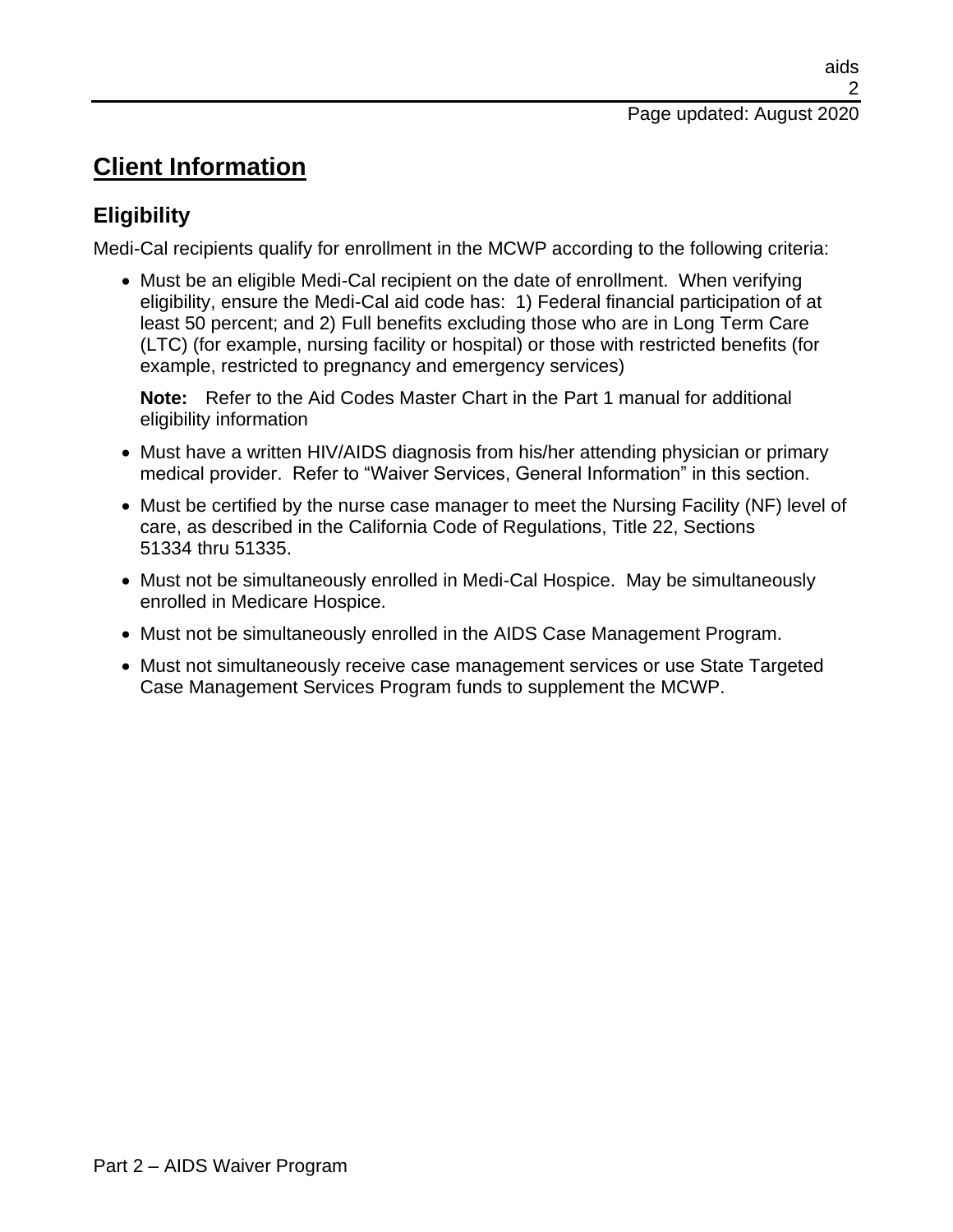#### Page updated: August 2020

- Must have an attending primary care physician or primary medical provider willing to accept full professional responsibility for the recipient's medical care.
- Must have a health status that is consistent with in-home services.
- Must have a home setting that is safe for both the waiver client and waiver service providers.
- Adults must have a Cognitive and Functional Ability Scale (CFA) score of 60 or less certified by the nurse case manager.
- Children must be classified as "A," "B" or "C" using the Centers for Disease Control and Prevention (CDC) classification system for Human Immunodeficiency Virus (HIV) infection in children younger than 13 years of age. (The CDC classification was published in the September 30, 1994, Morbidity and Mortality Weekly Report [MMWR].)
- May or may not have a Share of Cost (SOC), as this by itself is not a determining factor.
- May have a third-party source of payment. It must be established that all Other Health Coverage (OHC) and third-party insurance is exhausted or insufficient to pay for health services similar to those available in connection with the waiver.

**Note:** MCWP services are rendered in addition to, not in place of, services authorized by other sources (for example, private insurance or Medi-Cal).

• Recipients are not required to disenroll from managed care plans to remain or enroll in MWCPs.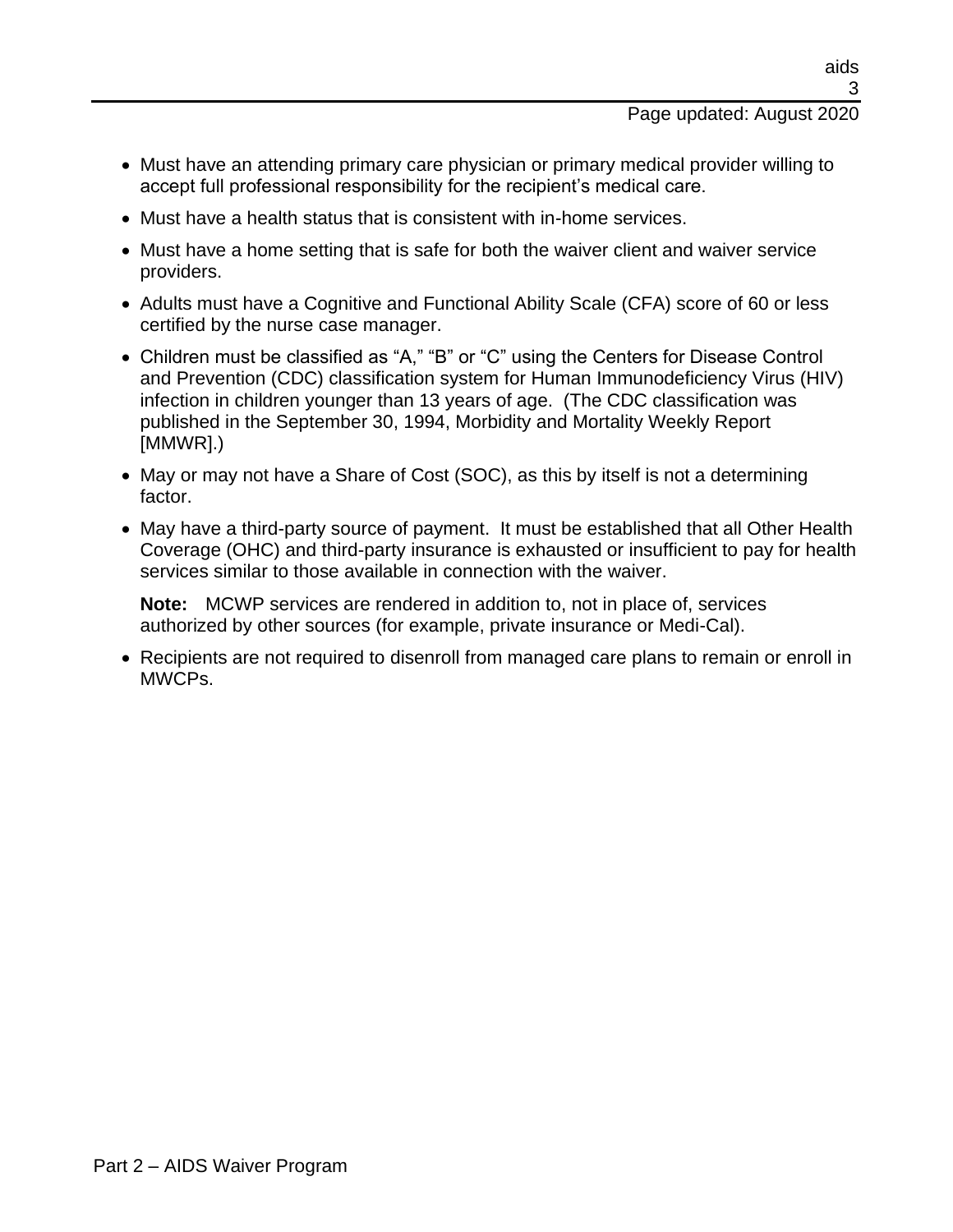# **Participation: Form MCWP1**

At the time of enrollment, waiver programs are to use standard form MCWP1*, Agreement to Participate*, to document that the client and/or his/her legal representative has been given the choice of either institutional or home and community-based services. This form also assures that the client has been informed about his/her client rights, grievance and State Fair Hearing appeal rights.

## **Enrollment Process**

To enroll clients in the MCWP, the waiver agency must fully complete the enrollment section of the standard form MCWP3, *AIDS Medi-Cal Waiver Enrollment/Disenrollment Form.* The MCWP3 must be faxed to the number provided by the Office of AIDS within 30 calendar days of the enrollment date. Claims submitted by waiver agencies for waiver program services can be reimbursed only for clients who have been enrolled in the MCWP.

The Office of AIDS will process the enrollment and contact the waiver agency (usually within 48 hours) with the recipient's Waiver Identification Number (ID), which confirms the enrollment.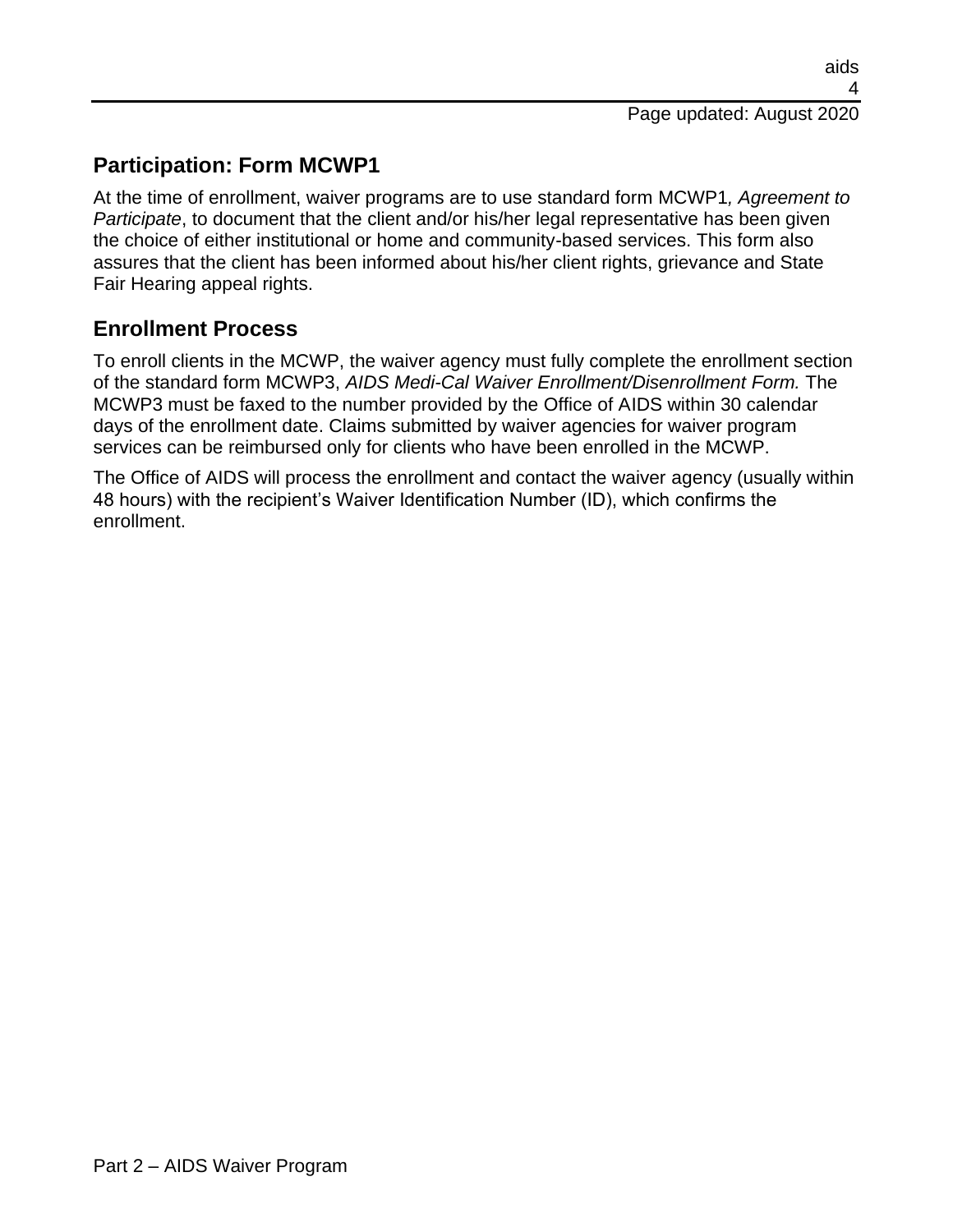## **Transfer Between Waiver Programs**

A client who has been enrolled with one waiver agency many not be enrolled with another waiver agency in the same calendar year without prior approval from the Office of AIDS. The original waiver agency must provide the following information to the Office of AIDS when a client transfers to another waiver agency:

- The disenrollment ("from" agency) and enrollment ("to" agency) dates (cannot be the same date).
- Excluding administrative expenses, the amount the initial waiver agency has billed against the \$25,727 calendar year cap and the actual amount of funds available for the client as of the transfer date.
- The name of the agency that will claim the "administrative" and "case management" fees during the transfer month (to be agreed upon between the agencies). The billing can be divided between waiver agencies with the "case management" fee to one agency and the "administrative fee" to the other agency or one agency can receive both fees. Neither fee can be split-billed. The Office of AIDS will send written confirmation of the agreement to both agencies.

## **Enrollment Limits**

Waiver agencies are not subject to contract-imposed limits on their client enrollment. Individual waiver agencies may enroll as many clients as is feasible for them, until total statewide enrollment reaches the current federally imposed limit. The Office of AIDS will request an increase in the federally imposed limit, if necessary.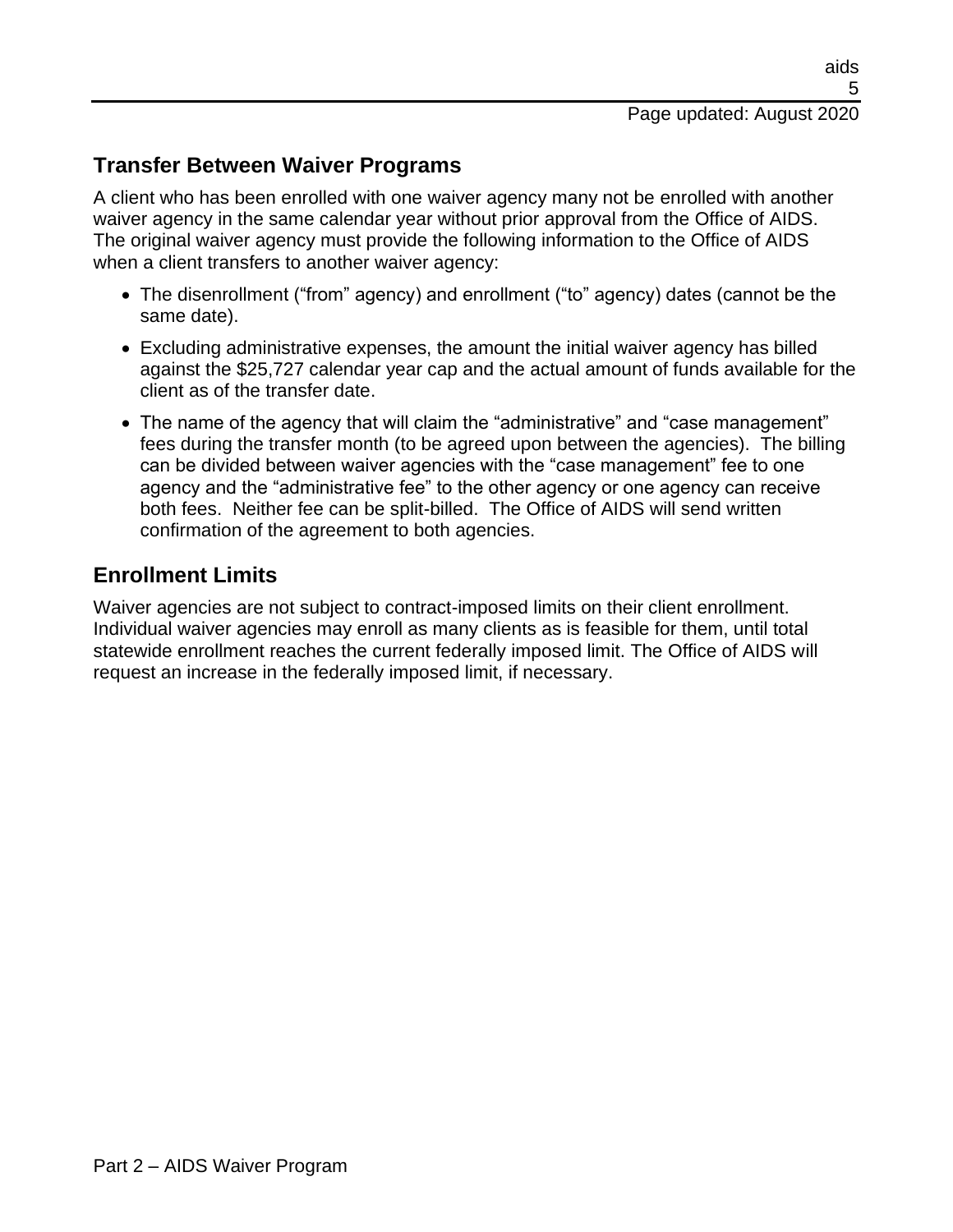## **Disenrollment**

To disenroll a client from the MCWP, the Medi-Cal AIDS Waiver agency must fully complete the disenrollment section of the standard form MCWP3, *AIDS Medi-Cal Waiver Enrollment/Disenrollment Form.* Include the actual disenrollment date, waiver ID and reason for disenrollment. The disenrollment date must be the same as the "Date Services Expire" date on the Notice of Action (NOA), or if a NOA is not required, the date the client was actually disenrolled. Do not fax the MCWP3 to the Office of AIDS prior to the disenrollment date. The MCWP3 must be faxed to the number provided by the Office of AIDS within 30 calendar days of the disenrollment.

When a client is institutionalized (for example, admitted to a hospital or nursing facility) or incarcerated with an unknown length of stay, the client should be disenrolled as soon as it becomes clear that he/she will be institutionalized or incarcerated for more than 30 days. The date of disenrollment from the MCWP is the date of admission to an institution.

The case management and administrative fees can be billed only if the client resided at home and received services as an actively enrolled waiver client for some portion of the month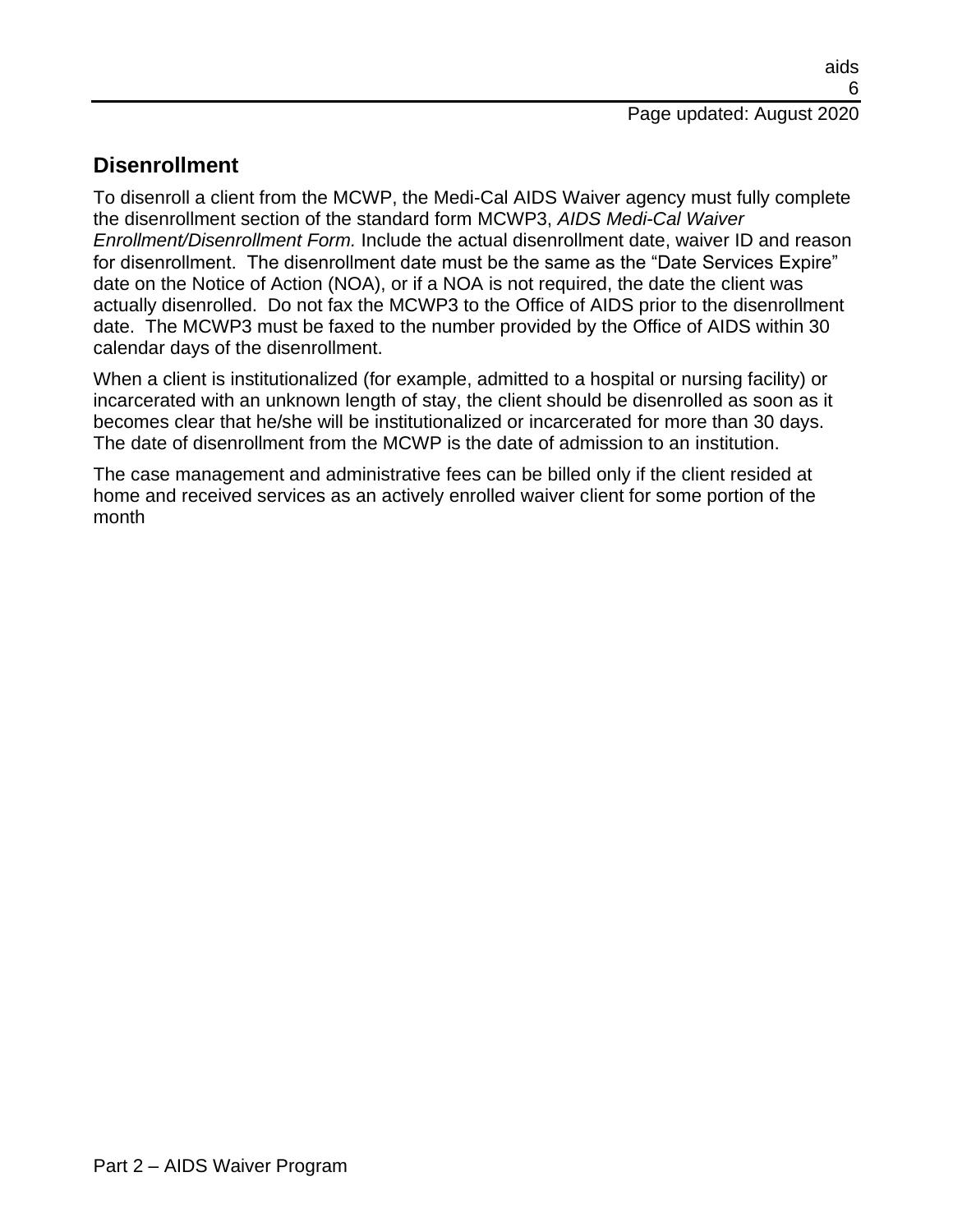## **Ineligibility/Discontinuance And Right to State Hearing**

State law and Medi-Cal regulations *(California Code of Regulations), [CCR] Title 22, Section* 51014.1 and the intent of Code of Federal Regulations, Title 42, Chapter IV, Section 431.213) require that waiver programs give standard form MCWP2*, Notice of Action (Denial/Discontinuance) and State Hearing Notice Request, Your Right to Appeal the Notice of Action* to all applicants at initial application and to all existing clients when: 1) a client disputes the reduction or discontinuation of one or more services; or 2) the client is terminated/disenrolled from the MCWP. The NOA informs the applicant or client of his/her right to a fair hearing. A copy of the completed NOA and supporting documents must be maintained in the client file and the original sent to the client.

The NOA is NOT required when:

- The client dies.
- The client does not disagree with a reduction in frequency or units of service, or the discontinuance of one or more existing services within the MCWP.
- The post office has recently returned mail indicating no forwarding address and the client's whereabouts are unknown.

Ten-Day Advance Notice: The NOA is required at least 10 calendar days (excluding the mailing date) before the effective date of termination/disenrollment or disputed reduction in frequency or units of service in whole or in part.

Five-Day Advance Notice: The NOA is required five days in advance when the waiver agency has documentation of possible fraud by the client and the facts have been verified, if possible, through secondary sources.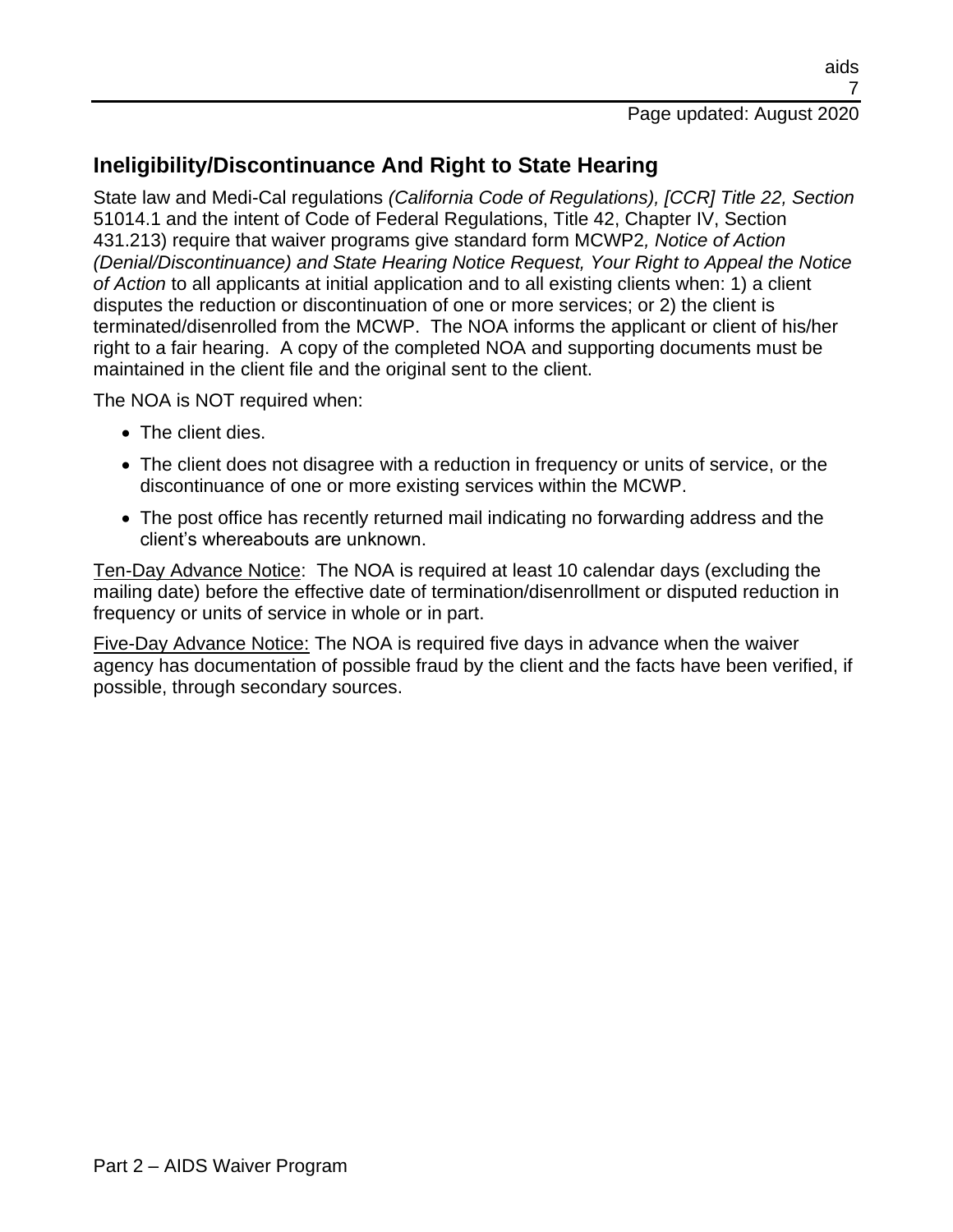#### Page updated: August 2020

Same-Day Notice: The NOA must be mailed or given to the client no later than date of action when:

- The client signs a clear written statement that he/she no longer wants services or signs an "Agreement to Participate" in another program (for example, AIDS Case Management Program); or
- The client gives information that requires termination or reduction of services and indicates that he/she understands that this must be the result of supplying that information (for example, enrollment in a Medi-Cal Hospice or other program which does not permit "dual enrollment"); or
- The client has been admitted to an institution where he/she is ineligible for waiver services more than 30 days (for example, hospital or nursing facility); or
- The waiver agency establishes the fact that the client has been accepted for Medicaid services by another local jurisdiction, state, territory or commonwealth.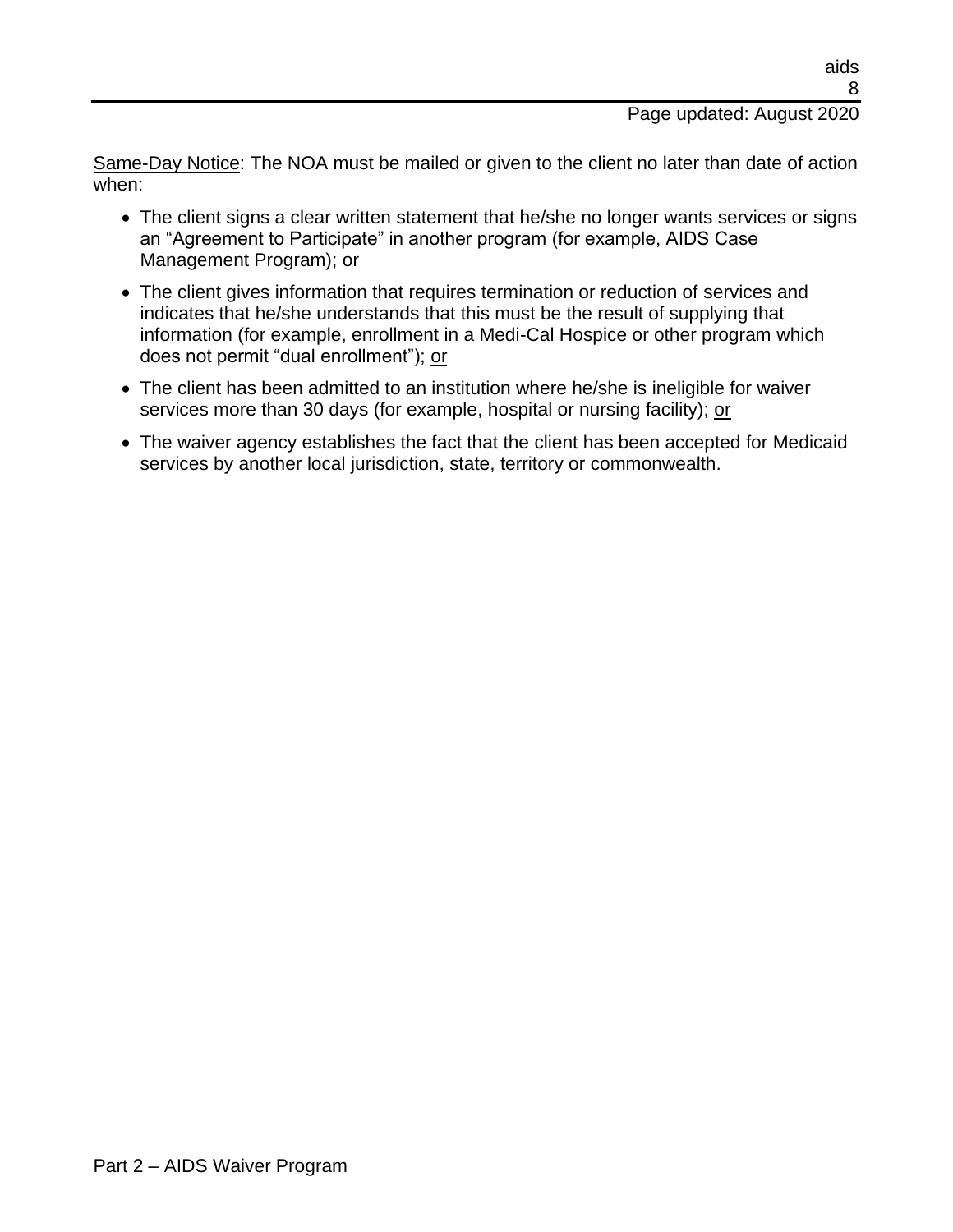#### Additional Information

Clients requesting disenrollment must be given an NOA effective the date of the request. The disenrollment date on the fax to the Office of AIDS must be that same date.

If a client is found to be ineligible for the MCWP due to improved health status, is appropriate for Case Management Program (CMP) and agrees to transfer to CMP, an NOA must be given to the client with an effective disenrollment date the same day that the "assessment/agreement to transfer" occurred.

If the client is found to be ineligible for AIDS waiver services due to improved health status and is either not appropriate for CMP or does not agree to transfer, the client must be given an NOA with an disenrollment date effective 10 calendar days from the date of the assessment. This allows the client time to appeal and request a fair hearing from the State.

The disenrollment form should not be faxed to the Office of AIDS until after the 10-day period has passed. If the client appeals the disenrollment decision, then enrollment must continue pending the results of a fair hearing. This is why the form should not be faxed to the Office of AIDS prior to the end of the 10-day period. Once the Office of AIDS receives the form, the client is disenrolled. If the client appeals, the disenrollment cannot be reversed in the system. If the client does not appeal the disenrollment decision, then the form is faxed to the Office of AIDS after the 10-day period has passed.

Refer to the *Share of Cost* section in the Part 1 manual for additional information about NOA requirements.

#### **Aid Paid Pending, Fair Hearing Requirement**

The waiver agency must maintain services if the client requests a State Fair Hearing within the first 10 days of the 90-day NOA period. The waiver agency may not terminate or reduce services until a decision is rendered by an administrative law judge in favor of the waiver agency. If the administrative law judge finds for the client, services must be maintained as provided or modified as determined by the administrative law judge until subsequent assessment indicates the client's status warrants further change in need for services.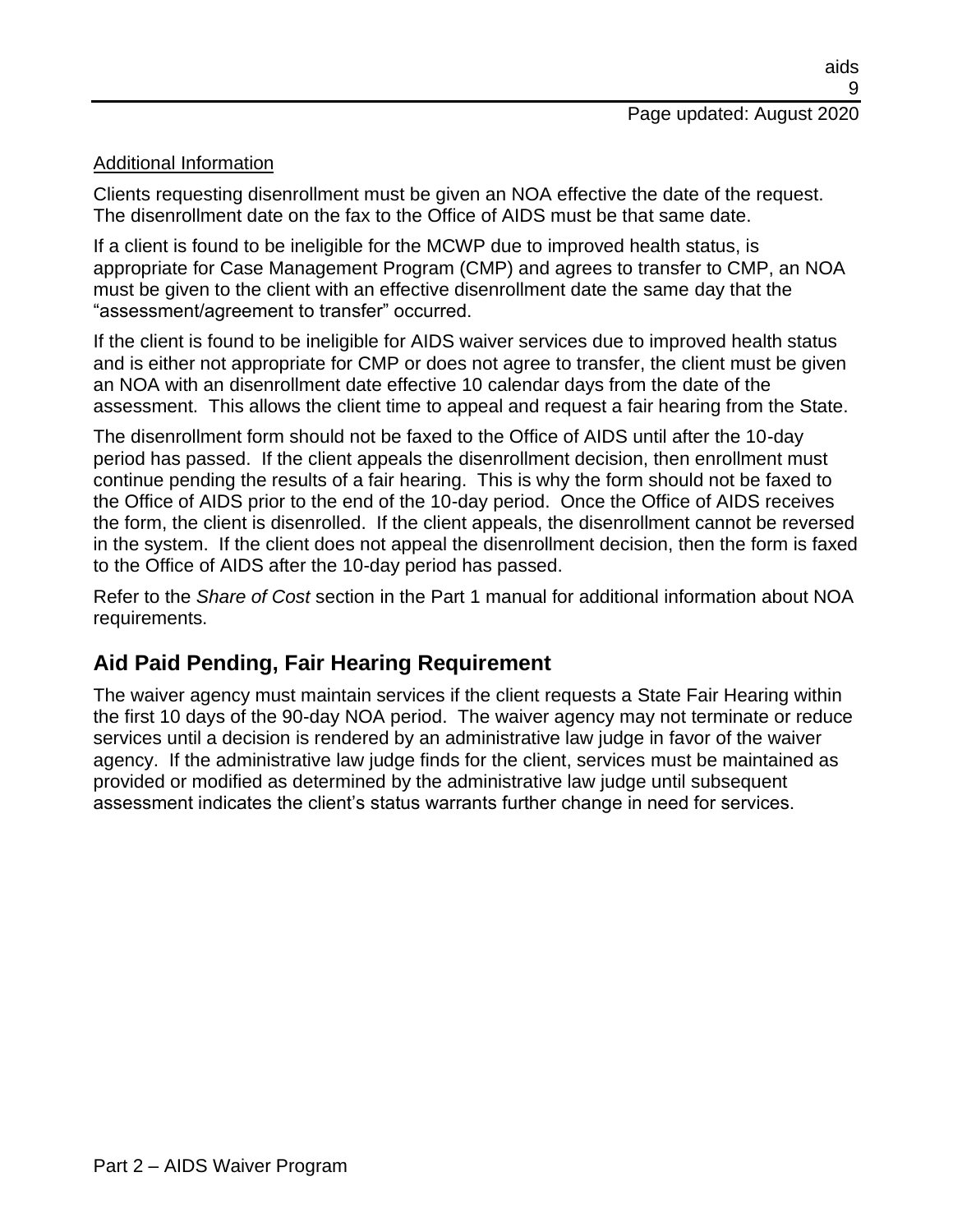# **Provider Information**

#### **Waiver Agencies**

The Office of AIDS enters into agreements with agencies throughout California to administer the MCWP and provide case management services. These waiver agencies must subcontract with or employ (requires prior written authorization by the Office of AIDS), appropriately licensed providers for the remaining waiver services.

To participate in the MCWP, a waiver agency must be one of the following:

- A Home Health Agency licensed and certified by CDPH
- The outpatient department of a hospital licensed and certified by CDPH
- A county health department
- A community-based organization that meets certain CDPH, Office of AIDS standards and requirements, including the demonstrated organizational, administrative and financial capabilities to carry out the contractual responsibilities of a waiver agency

## **Waiver Agency Payment**

Waiver agencies assume full financial risk for administering the MCWP, providing case management services, managing the provider/subcontractor billing process and disbursing payments to subcontractors for any authorized MCWP services that subcontractors provide to waiver clients.

The State pays waiver agencies for administrative and case management services on the basis of monthly administrative and case management flat fees per eligible, enrolled waiver client. All other MCWP services are reimbursed at cost, but not in excess of the rates established in the *AIDS Waiver Service Rate Schedule*.

All claims for payment of MCWP services are submitted by waiver agencies to the California MMIS Fiscal Intermediary. Providers must use procedure codes provided by the State, follow standard Medi-Cal procedures and file all claims in accordance with the time frames identified in Medi-Cal policies and regulations.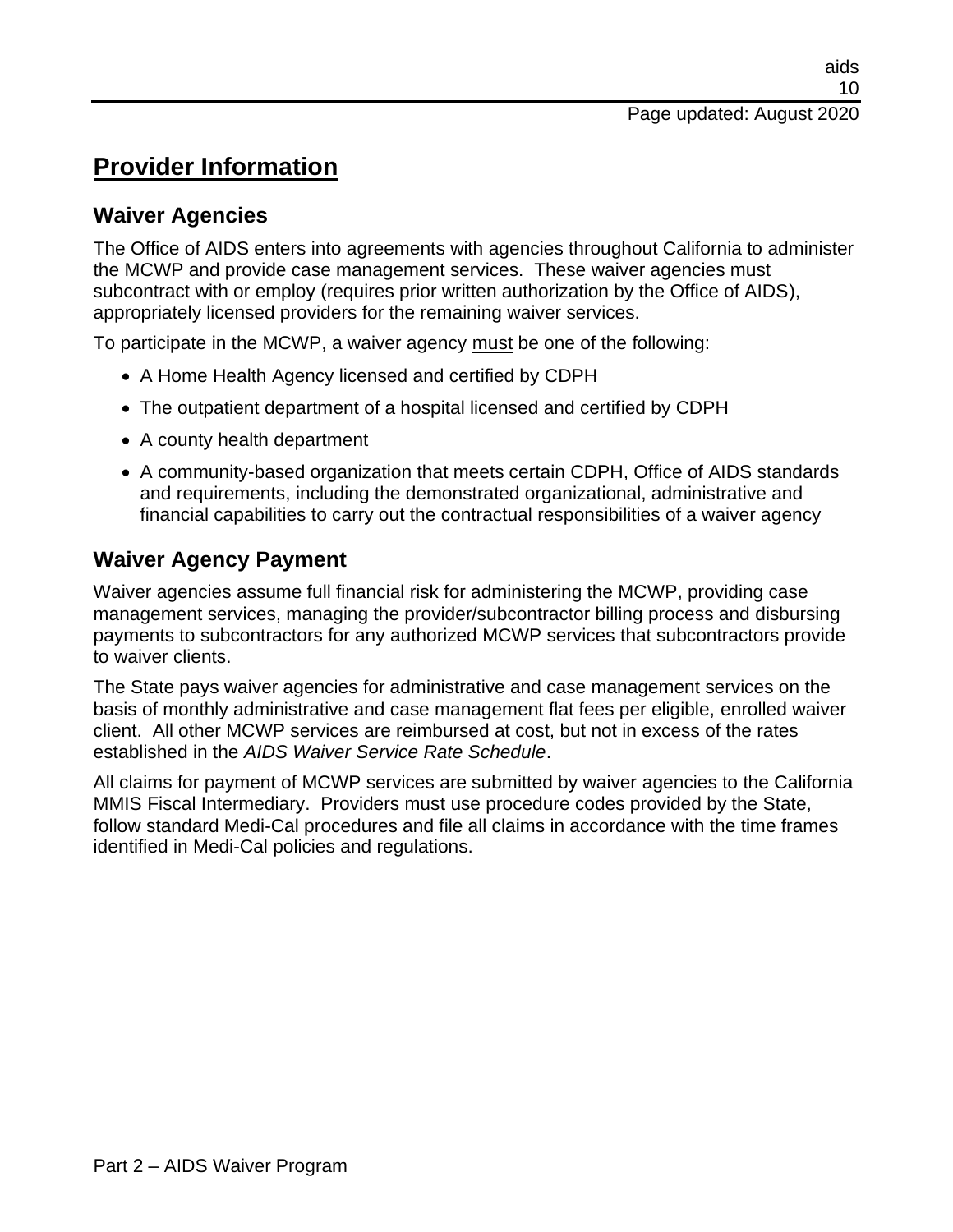#### Yearly Cost Limit

The maximum allowable reimbursement for each waiver client is \$25,727 per calendar year. This includes all MCWP service procedure codes, with the exception of administrative expenses (HCPCS code T2025).

#### CDPH, Office of AIDS: Address/Phone Number

Agencies and organizations Interested in becoming waiver Agencies, or people interested in learning more about the MCWP, should contact the Office of AIDS at (916) 449-5900, or write to:

Office of AIDS HIV Care Branch MS 7700 P.O. Box 997426 Sacramento, CA 95899-7426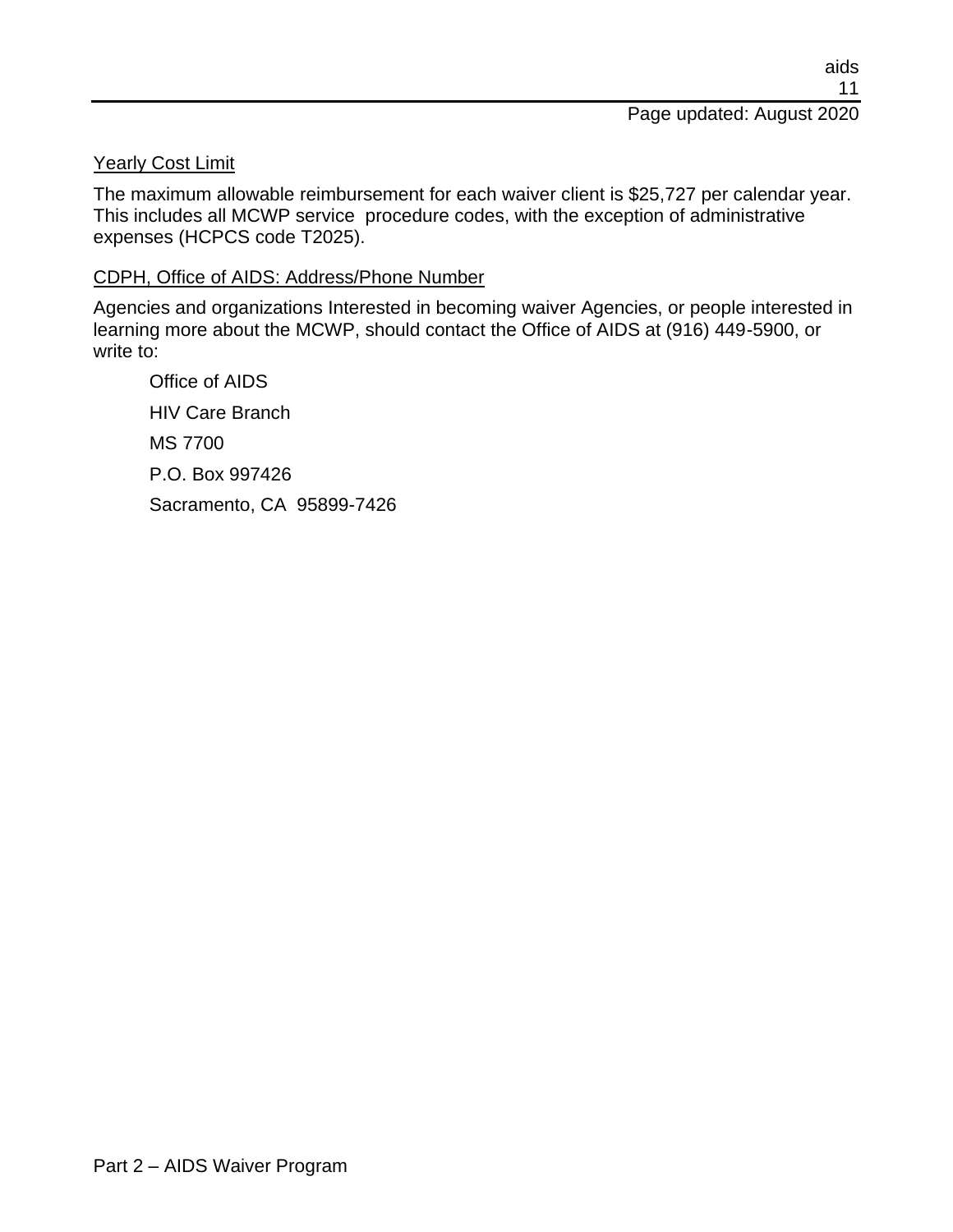# **Waiver Services**

## **General Information**

Medical records, including a copy of the most recent history and physical examination from the attending physician and a discharge summary from an acute hospital (if applicable), must be requested for all clients.

Individuals must have exhausted Other Health Coverage (OHC) for health care benefits similar to those available under the MCWP prior to using waiver services. Services rendered are in addition to, not in place of, services authorized according to the Medi-Cal State Plan or other resources. The case managers determine the total number of services needed by the client in excess of services authorized under the State Plan or other resources.

## **Case Management (HCPCS Code T2022)**

Case management (HCPCS code T2022) consists of locating, coordinating and supervising services rendered to persons with a diagnosis of HIV disease or AIDS with symptoms or disabilities related to HIV disease or HIV disease treatment, in accordance with identified needs as set forth in a written service plan.

Case management includes an initial comprehensive nursing and psychosocial assessment and ongoing comprehensive reassessments that provide information about the client's service needs and the development, implementation and periodic evaluation of the written service plan. Case management is a collaborative and interdisciplinary approach, performed by a team consisting of a nurse case manager, social worker, foster child care worker (if applicable), attending physician, parent or guardian of a child with HIV/AIDS and client or legal representative.

Case management is reimbursable at a flat calendar monthly cap rate of \$229.17 per client for the non-administrative portion of salary and benefits of nurse and social work case managers. HCPCS code T2022 cannot be block billed using the "from-through" method and is limited to one unit, per calendar month. If the client received services for one day only, bill on a per-claim-line basis.

For clients who transfer care during the month, providers must use the date the client was enrolled (not the first day of the month).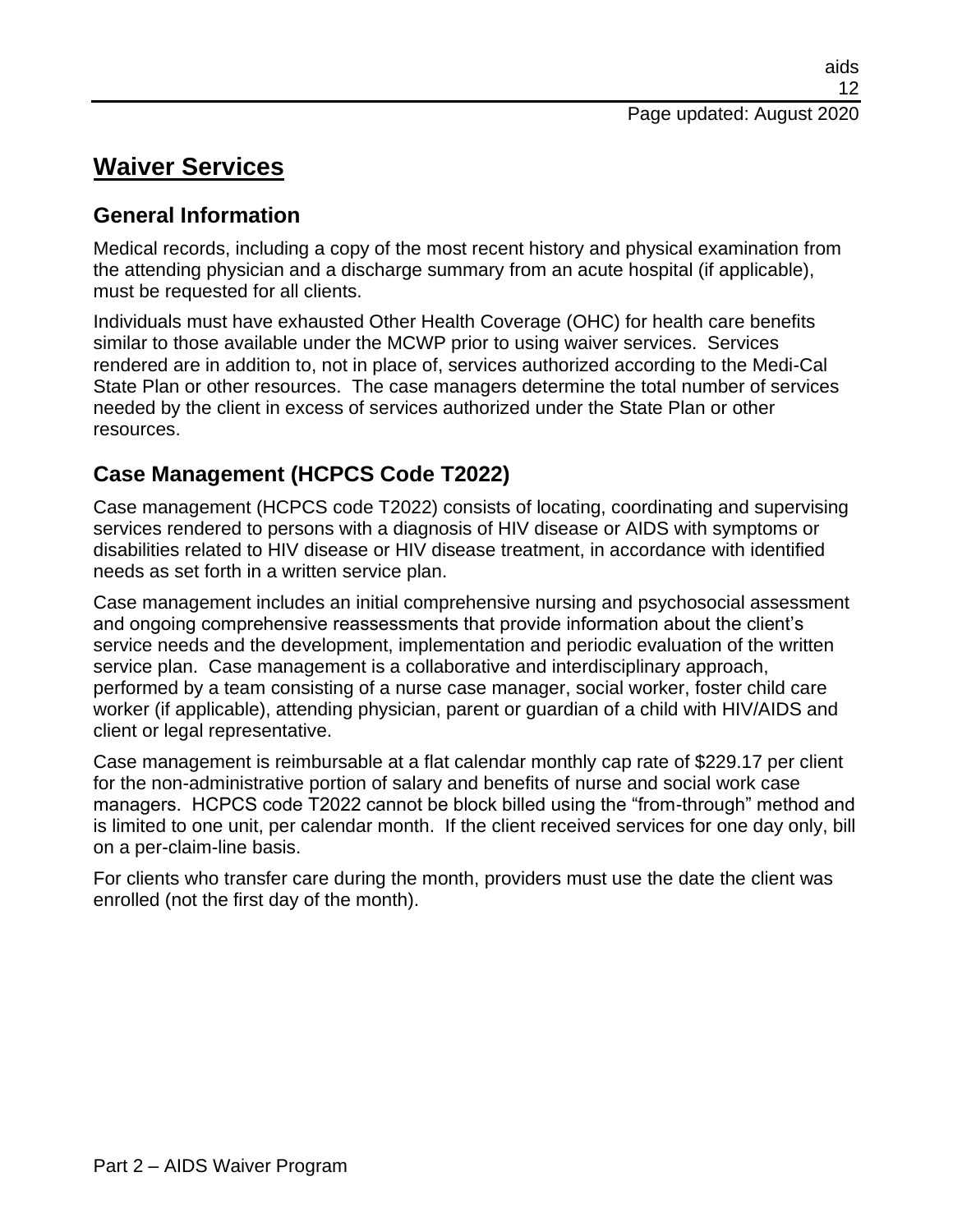# **Skilled Nursing by RN (HCPCS Code G0299) or LPN (HCPCS Code G0300)**

Skilled nursing services, HCPCS code G0299 (direct skilled nursing services of a registered nurse [RN] in the home health or hospice setting, each 15 minutes) and HCPCS code G0300 (direct skilled nursing services of a licensed practical nurse [LPN] in the home health or hospice setting, each 15 minutes), include the following:

- Assessing and evaluating clients' nursing needs related to specific skilled home care
- Developing and implementing the home health agency nursing plan of care
- Diagnosing and treating ailments and instituting preventive procedures that require the special skills of a nurse, as ordered by a physician and/or as authorized by the nurse case manager
- Performing rehabilitative procedures, as appropriate, that are required for the safety and care of the client
- Monitoring client symptoms and reporting changes/client needs to treating physician and nurse case manager
- Counseling and instructing the client and family about nursing and related needs
- Preparing clinical assessment and progress notes related to the above functions

Skilled nursing services by an RN are subject to a maximum payable amount of \$10.15 per unit (15-minute increment). Providers must bill using HCPCS code G0299 and recommended revenue code 0552. Providers may bill up to 99 units per claim line using from and through dates.

Skilled nursing services by an LPN are subject to a maximum payable amount of \$7.36 per unit (15-minute increment). Providers must bill using HCPCS code G0300 and recommended revenue code 0552. Providers may bill up to 99 units per claim line using from and through dates.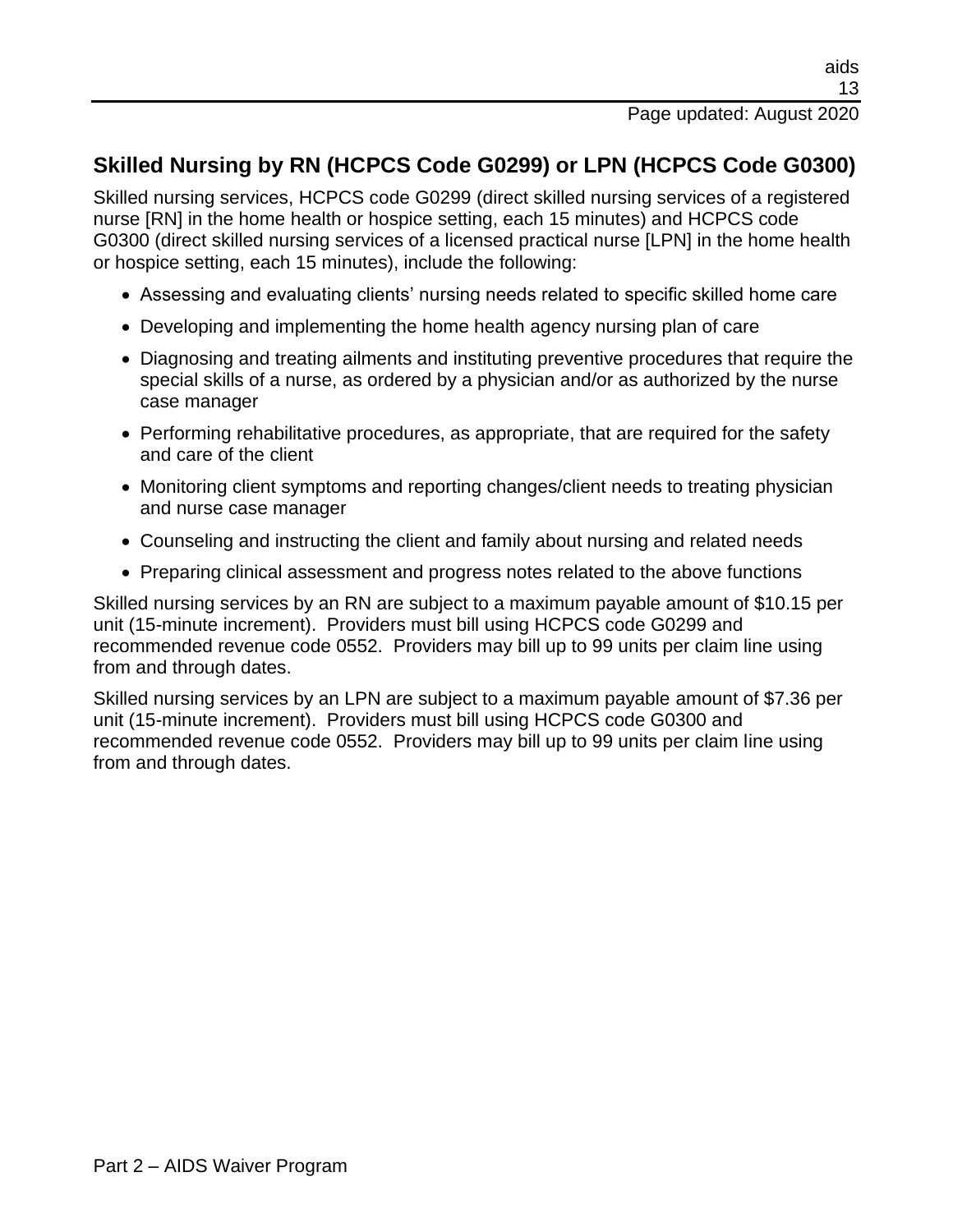### **Psychotherapy (CPT® code 90837) Family Psychotherapy (CPT code 90846), and Family Psychotherapy with Patient Present (CPT code 90847)**

Psychotherapy (CPT codes 90837, 90846 and 90847) is a service in which appropriate assessments are made by a qualified individual who provides therapy with regard to the psychological adjustment of living with HIV/AIDS. Services may also include information and referral, as well as group and family therapy with the client. Individuals providing psychotherapy may not be members of the case management team or perform waiver case management activities.

Psychotherapy CPT codes 90837, 90846 and 90847 are subject to a maximum payable amount of \$51.00 per hour (unit) for each code. Providers may bill up to 99 units per claim line using from and through dates. When billing, providers should use the recommended revenue code 0562.

For group therapy, whether or not family is present, providers should use CPT code 90847 with the recommended revenue code 0562.

## **Attendant Care (HCPCS Code G0156)**

Attendant care services (HCPCS code G0156) are defined as hands-on care, of both a supportive and health-related nature, specific to the needs of a medically stable individual. Supportive services are those Attend that substitute for the absence, loss, diminution or impairment of a physical or cognitive function. Attendant care services include, but are not limited to, planning and preparing nutritious meals, taking vital signs, reporting changes in the client's condition and needs, completing appropriate records and assisting the client with the following:

- Getting into and out of bed with ambulation
- Bathing and care of the mouth, skin and hair
- Dressing
- Eating
- Walking
- Prescribed exercises
- Using the bathroom and/or bedpan
- Medications that are ordinarily self-administered
- Housekeeping activities that are incidental to the performance of care (but may not be the major responsibilities of the attendant)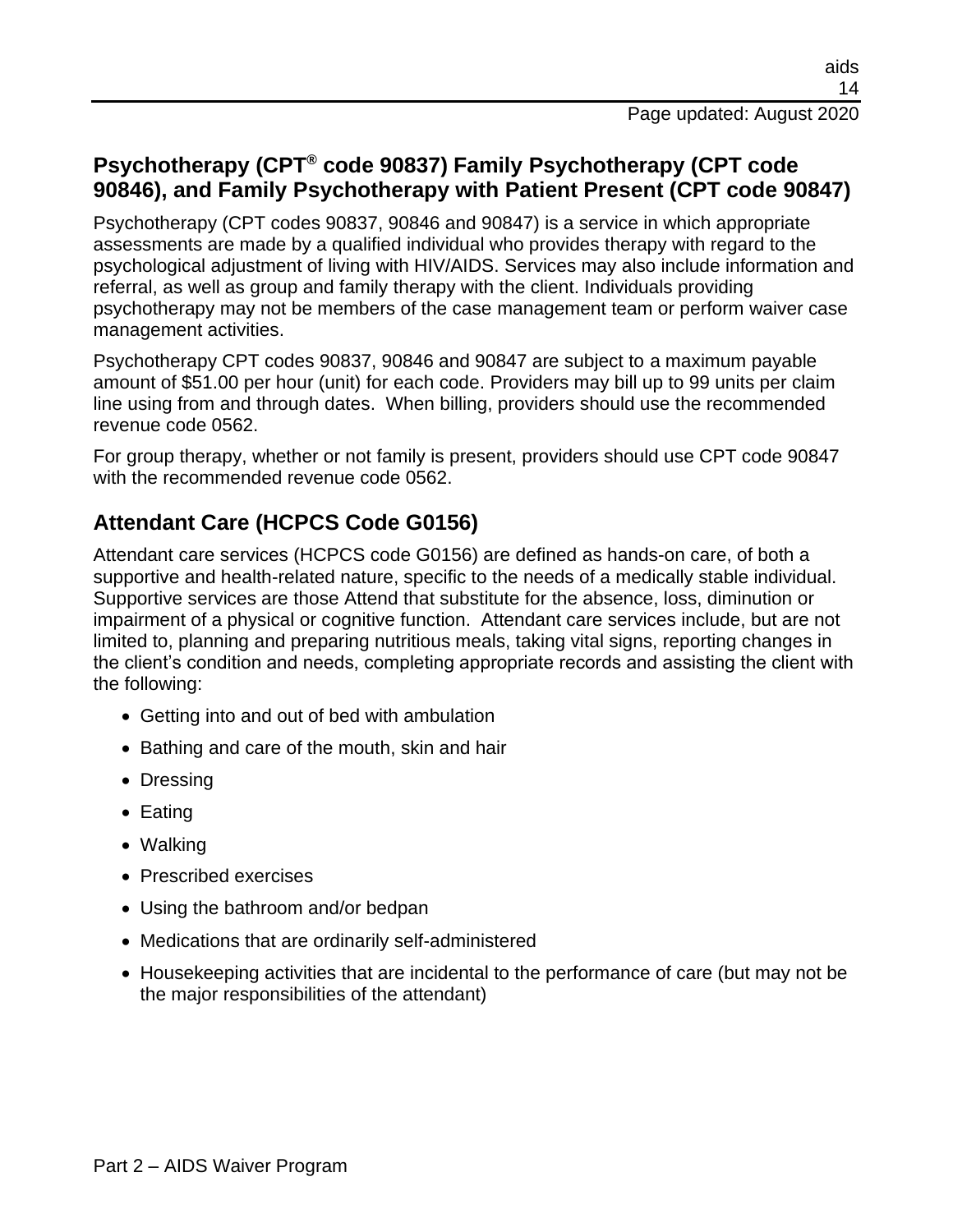Attendant care services must be provided by a Certified Home Health Aide (CHHA), a person who has been recognized by the Department of Health Care Services (DHCS) as a Certified Nursing Assistant (CNA), or a person with DHCS Licensing and Certification Division's written approval of training equivalent to a CNA.

Attendant care services HCPCS code G0156 is subject to a maximum payable amount of \$5.01 per unit (15-minute increment). Each unit represents 15 minutes of service. Providers may bill up to 99 units per claim line using from and through dates. When billing, providers should use recommended revenue code 0572.

### **Homemaker Services (HCPCS Code S5130)**

Homemaker services (HCOCS code S5130) consist of general household activities performed when the individual regularly responsible for these activities is temporarily absent or unable to manage the home care for himself or herself or others in the home.

Homemaker services include sweeping, vacuuming, washing and waxing floors, washing kitchen counters and sinks, cleaning the oven and stove, cleaning and defrosting the refrigerator, cleaning the bathroom, taking out garbage, dusting and picking up, changing bed linen, meal preparation and clean-up, laundry, ironing, folding and putting away laundry, shopping and errands, storing food and supplies, accompanying clients to medical appointments, boiling and storing tap water and other services necessary to allow clients to continue to live independently.

Services rendered are in addition to, not in place of, services authorized under the Medi-Cal State Plan, the In-Home Supportive Services (IHSS) Program and the Personal Care Services Program (PCSP).

Homemaker services HCPCS code S5130 is subject to a maximum payable amount of \$3.72 per unit (15-minute increment). Each unit represents 15 minutes of service. Providers may bill up to 99 units per claim line using from and through dates. When billing, providers should use the recommended revenue code 0582.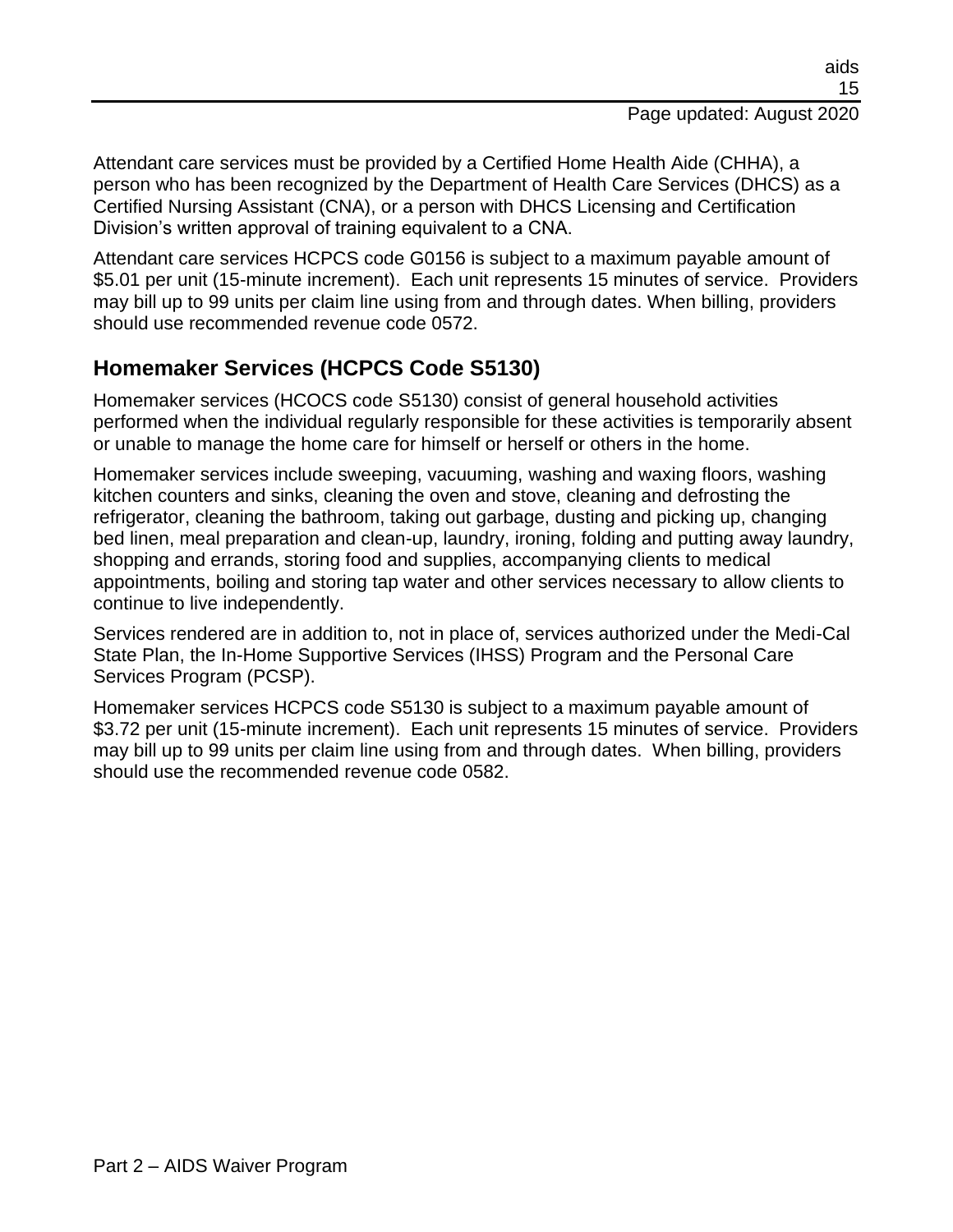### **Medi-Cal Supplement for Infants and Children in Foster Care (HCPCS Code T2026)**

The Medi-Cal supplement (HCPCS code T2026) is intended to facilitate placement efforts and compensate foster parents for increased costs and services when foster care funds are unavailable or insufficient. This includes intensive physical care in compliance with any special training (given to them or arranged by the nurse case manager), daily supervision, school supplies, personal and incidentals, special infection control measures, treatments or medications, and in some cases, costs for travel to the child's home for visitation and liability insurance.

The need for this supplement must be documented in the client's progress notes. The foster home must be approved and licensed according to State law and regulation. The nurse case manager is responsible for obtaining documentation substantiating licensure. The cost of room and board is not included in this supplement. This service is subject to a \$338.00 monthly cap rate per client. This code must be billed using the "from-through" method if the client received services for more than one day in the month. If the client received services for one day only, bill on a per-claim-line basis.

Waiver agencies must access all other resources, including county funds (for example, foster family home basic rates and specialized care rate incentives and assistance programs), prior to billing MCWP for these services. The MCWP is the payer of last resort.

### **"Specialized Medical Equipment and Supplies" and "Physical Adaptations to the Home" (HCPCS Codes T2028, T2029 and S5165)**

"Specialized medical equipment and supplies" and "minor physical adaptations to the home" (HCPCS codes T2028, T2029 and S5165) are reimbursable only when necessary to prevent institutionalization and must be immediately needed for client care and safety beyond the allowable amount, duration and scope provided for in the Medi-Cal State Plan.

Physical adaptations to the home (HCPCS code S5165) are subject to a \$1,000.00 calendar year cap rate per client. This code must be billed using the "from-through" method if the client received services for more than one day in the month. If the client received services for one day only, bill on a per-claim-line basis. Specialized medical equipment and supplies are billed "By Report" and are not subject to the \$1,000 calendar year cap rate per client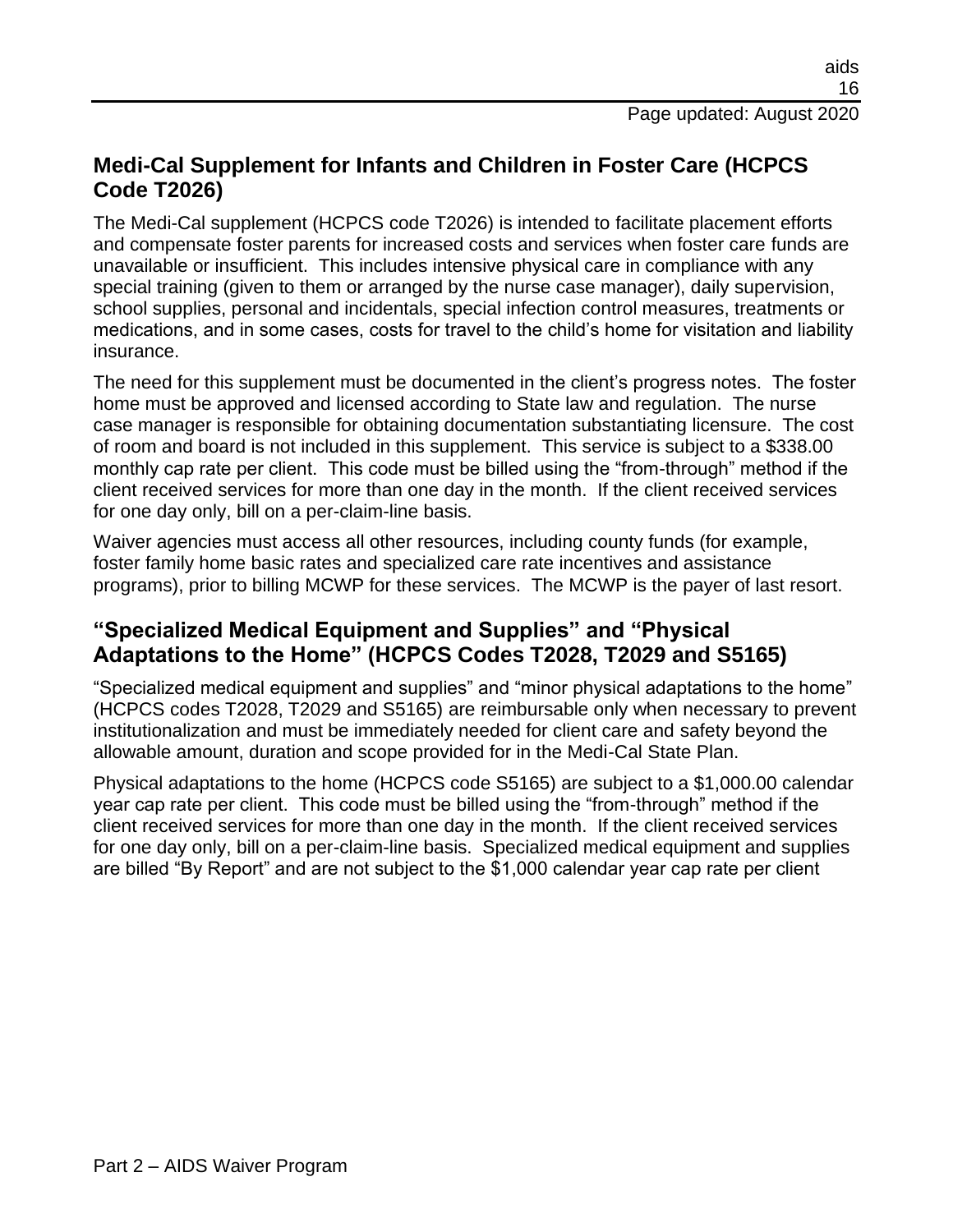#### aids 17 Page updated: August 2020

"Specialized medical equipment and supplies" includes devices controls or appliances specified in the plan of care that enable individuals to increase their abilities to perform daily activities or to perceive, control or communicate with the environment. This service includes items necessary for life support, ancillary supplies and equipment necessary for the proper functioning of such items, and durable and non-durable medical equipment not available under Medi-Cal. Standard non-medical items routinely found in a home are not allowable.

#### Examples of Allowable Equipment and Supplies

Examples of allowable items include hospital beds, infusion pumps, dressing supplies, catheters, "egg crate" foam mattresses, shower chairs, ramp and sidewalk widening for the wheelchair-bound, bathroom grab bars, protective goggles, disposable gloves, portable space heaters and fans (when household heating or cooling is inadequate and heating and/or cooling is necessary for the client's welfare). Excluded items include those items that are not of direct medical or remedial benefit to the individual. Examples of excluded items include telephones, futons, microwave ovens, refrigerators, water heaters, bottled water, water filters or purification systems.

#### Examples of Home Adaptions

"Minor physical adaptations to the home" are those physical adaptations to the home required by the individual's service plan that are necessary to enable the individual to function with greater independence in the home and, without which, the individual would require institutionalization. For waiver purposes, "home" means a place of residence where the client spends the majority of time.

#### Documentation Requirements

The client's service plan and/or progress notes must document:

- Good faith efforts to obtain provision of medical equipment or supplies through the Medi-Cal State Plan or other available resources*. Treatment Authorization Requests* (TARs) must be submitted when the client's condition may meet the criteria for state plan coverage. TAR denials, including contacts with the local Medi-Cal field office and why approval is not possible and actions taken to obtain TAR approval, must be documented.
- The principal and significant associated diagnosis necessitating the services/items.
- The date of onset of illness or injury.
- The specific type of equipment and/or supplies needed.
- A written physician certification of current medical condition or functional limitation necessitating the service/item.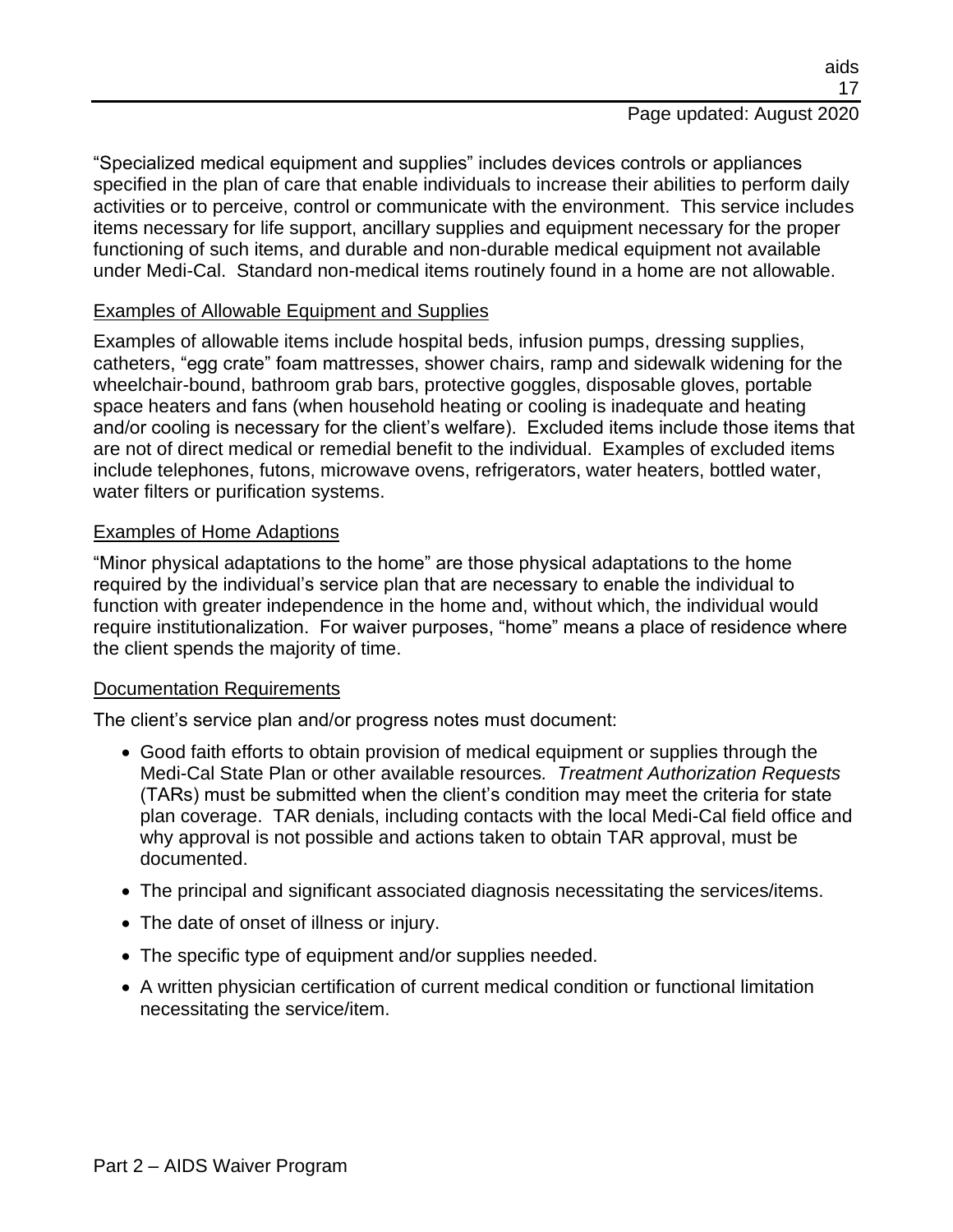- Specific type, number and frequency of services/items to be rendered.
- Proof that the item purchased was the most economical item available.

Such adaptations may include, but are not limited to, modification of bathroom facilities or installation of specialized electric or plumbing systems that are necessary for placement of life-sustaining medical equipment and supplies, wheelchair ramps, grab bars for bathrooms, doorway widening and handrails.

Excluded are those adaptations or improvements to the home that are of general utility and are not of direct medical or remedial benefit to the client, such as carpeting, roof repair, central air conditioning, water heaters, etc. Also excluded are adaptations that add to the total square footage of the home. This service is subject to a calendar year cap per client. The progress note and TAR documentation requirements noted earlier in this section apply to this service

## **Non-Emergency Medical Transportation (HCPCS Code T2003)**

Non-emergency medical transportation (HCPCS code T2003) is reimbursable for a waiver client or the client's caregiver if the client or caregiver has no personal transportation to obtain the health and/or social services (for example, counseling, support groups, methadone treatment or day care providers) stipulated in the waiver client's service plan.

Medi-Cal reimburses for public mass transit and public or private carrier, used by the waiver client with or without the caregiver. Reimbursement of taxi/shuttle vouchers, bus passes, gas or reimbursement for vehicle mileage (not to exceed the state mileage rate per mile) are permissible when all community and family services have been exhausted, and the nurse case manager has determined that the client is capable of traveling by privately owned vehicle, taxi or shuttle.

This service is subject to a monthly cap rate per client of up to \$100. This code must be billed using the "from-through" method if the client received services for more than one day in the month. If the client received services for one day only, bill on a per-claim-line basis.

Documentation of the need, appropriateness and good faith efforts to use community resources must be noted in the progress notes. A copy of the vehicle mileage log must be maintained on file at the waiver agency to document expenses.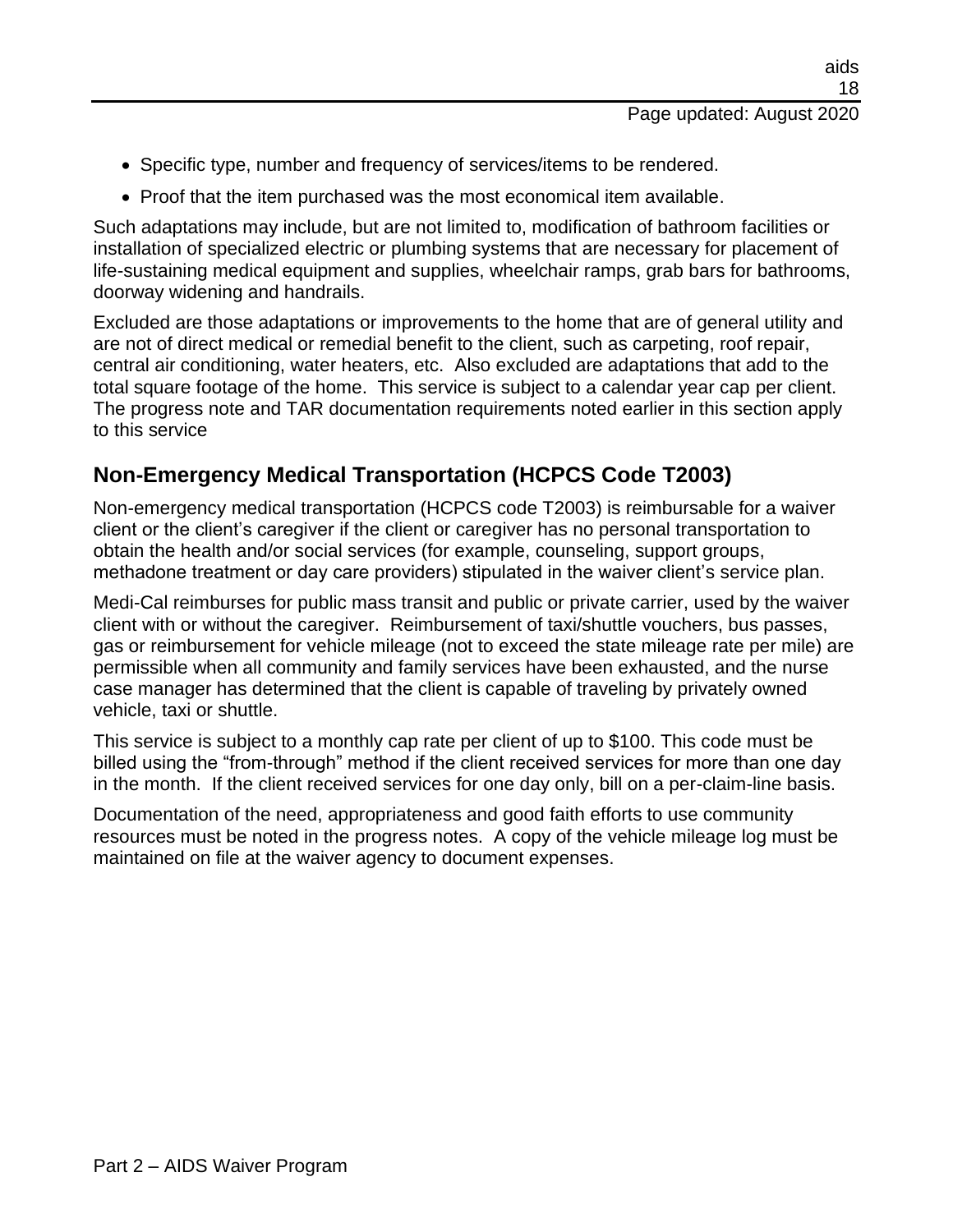# **Administrative Expenses (HCPCS Code T2025)**

Administrative expenses (HCPCS code T2025) include program operating costs incurred while administering the MCWP, such as the administrative portion of the salary and benefits of the nurse case manager, social work case manager and support staff, indirect costs and the cost of billing Medi-Cal for reimbursement.

HCPCS code T2025 is reimbursed at a \$170.28 flat calendar monthly rate per client and cannot be billed using the "from-through" method. Code T2025 is limited to one unit per client, per calendar month.

For clients who transfer care during the month, providers must use the date the client was enrolled (not the first day of the month the client was enrolled).

## **Nutritional Counseling (HCPCS Code S9470)**

Nutritional counseling (HCPCS Code S9470) provides clients and caregivers with guidance on eating habits and food choices. This counseling is offered to maximize nutritional opportunities for clients with disease symptoms such as bloating or gas, nausea or diarrhea and to prevent potential drug/food interactions. Food choices can be planned to meet ethnic and personal choices and financial constraints while promoting the client's nutritional goals. This service must be provided by a registered dietitian.

HCPCS code S9470 is subject to a maximum payable amount of \$33.48 per hour. Providers may bill up to 99 units per claim line. When billing, providers should use the recommended revenue code 0562.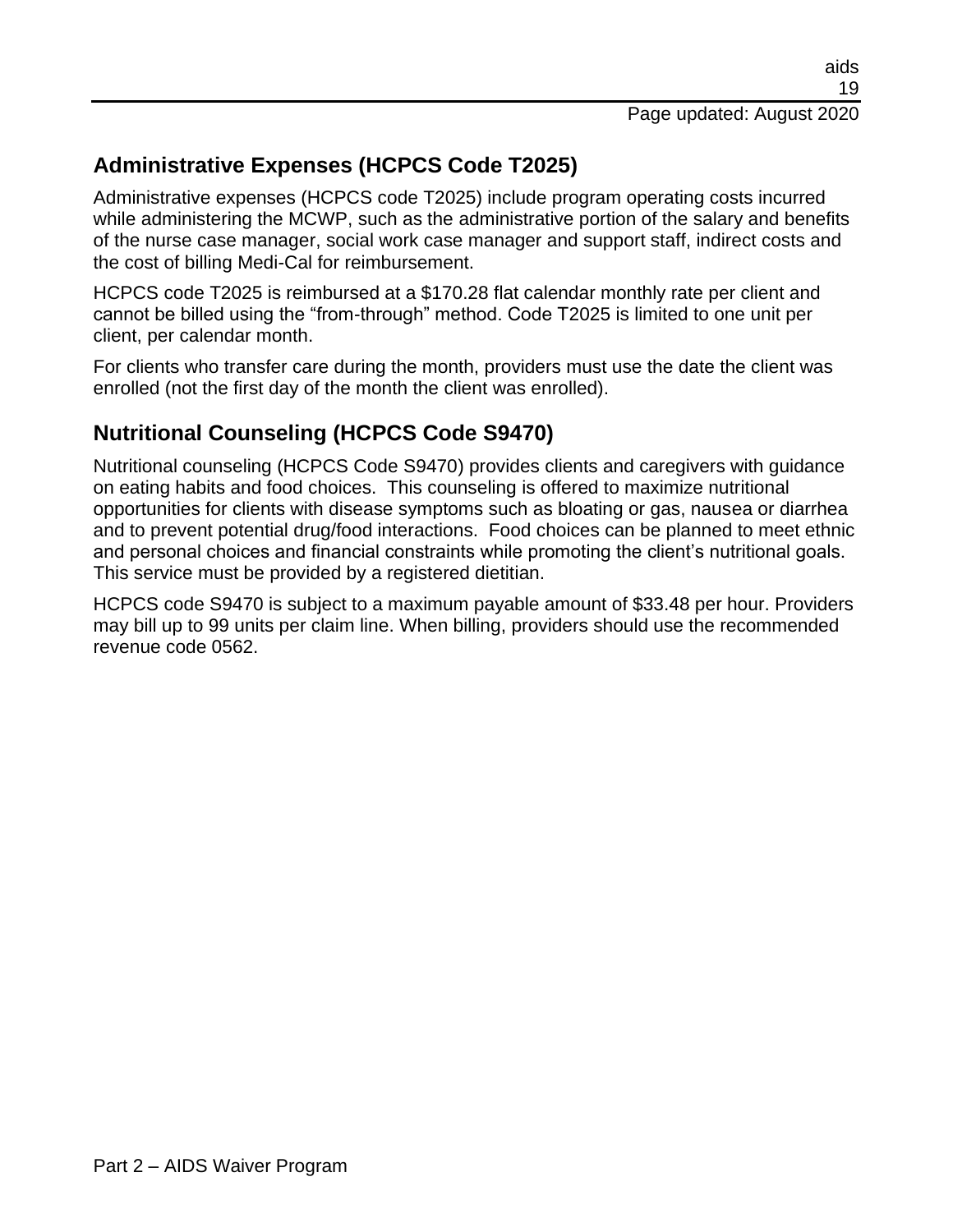# **Nutritional Supplements/Home Delivered Meals (HCPCS Code S5170)**

Nutritional supplements (HCPCS code S5170) provide nurse case managers with additional choices for increasing a client's normal resources for purchasing and preparing an adequate nutritional diet that meets the client's needs. Nutritional supplements are based on the client's medical condition and not solely on financial need. Documentation must be maintained in the client chart indicating the medical condition and need for nutritional supplements.

Nutritional supplements may be considered for clients with any of the following conditions:

- Medications and the disease process producing symptoms such as pain, nausea, loss of appetite, bloating or gas, vomiting and diarrhea that become barriers to the client trying to maintain a nutritional status
- Weight loss and muscle wasting
- Infections affecting the gastrointestinal system that prevent adequate absorption of food and make nutritional supplements necessary

Identification of the need for nutritional supplements will depend on service plan requirements. Nutritional supplements are intended to prevent institutionalization of clients. Nutritional supplements are prepackaged nutritionally fortified drinks (liquid or powder), health food bars, herbal therapy, vitamins and other food items that will contribute to the nutritional or caloric intake of the client. They are, however, not intended to meet all nutritional needs of the client or provide a full nutritional regimen (three meals a day).

Use of food vouchers and donated and purchased food combined and/or distributed together (for example, food bank, food bag) are permissible subject to Office of AIDS policy and procedures. Bottled water is not considered to be a nutritional supplement and cannot be billed to the waiver program. MCWP is not to be billed for clients receiving donated food or food fully paid for by another funding source.

Home-delivered meals (also billed with HCPCS code S5170) are provided to meet the nutritional needs of homebound clients who are unable to prepare their own meals and do not have a caretaker at home to prepare meals for them.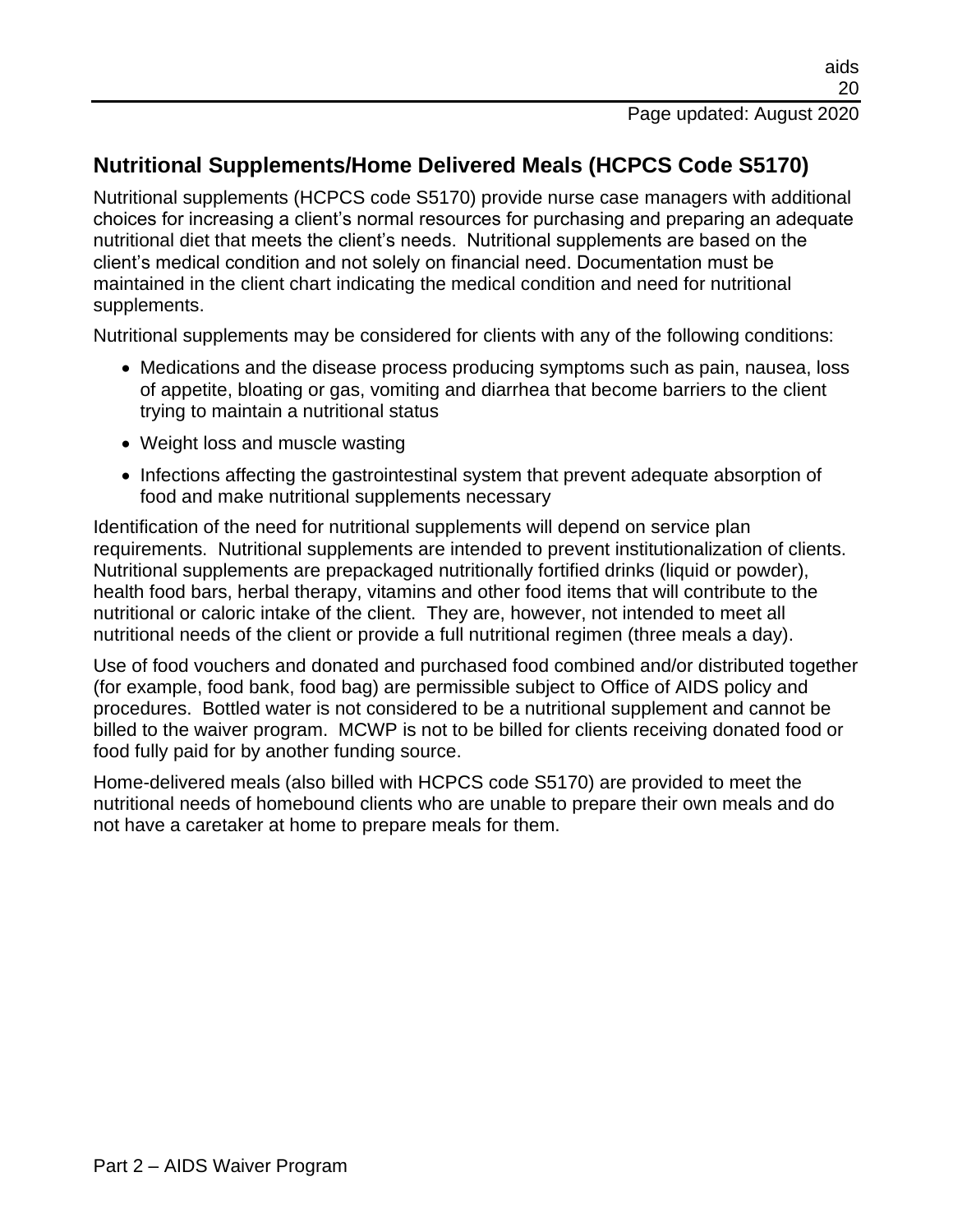#### Page updated: August 2020

Home-delivered meals may be provided daily but may not meet all nutritional needs of the client (three meals a day). The number and frequency of meals per day will depend on service plan requirements.

The number of units billed for HCPCS code S5170 is defined as follows and one unit equals one of the following:

- One meal voucher
- One individual meal (prepared)
- One nutritional supplement

For example, if a case of 24 cans of nutritional supplement is delivered to a client, the units of service will be 24.

An individual may provide home-delivered meals when a "meals-on-wheels" vendor is not available. In these cases, the following documentation must be included in the client's progress notes:

- There is no "meals-on-wheels" or similar vendor available
- The amount being reimbursed for food and preparation cost is based on "usual and customary fees" charged by "meals-on-wheels" vendors
- The written agreement which outlines the details between the agency and the individual providing the service

HCPCS code S5170 is subject to a \$150.00 calendar monthly cap rate, per client.

# **Special Billing Instructions**

## **Waiver Agencies Enrollment Procedures**

To claim reimbursement, a waiver agency must first obtain a special AIDS Waiver identification number through the Office of AIDS to confirm enrollment.

# **Home Modifications (HCPCS Code S5165 HT)**

When claims are submitted for the same person using HCPCS Level II codes S5165 (home modifications; per service) with modifier HT, and are submitted on the *same or different days* for different areas of the home, descriptions need to be included in the Remarks section of the claim or on an attachment, describing the area of the home and work being done.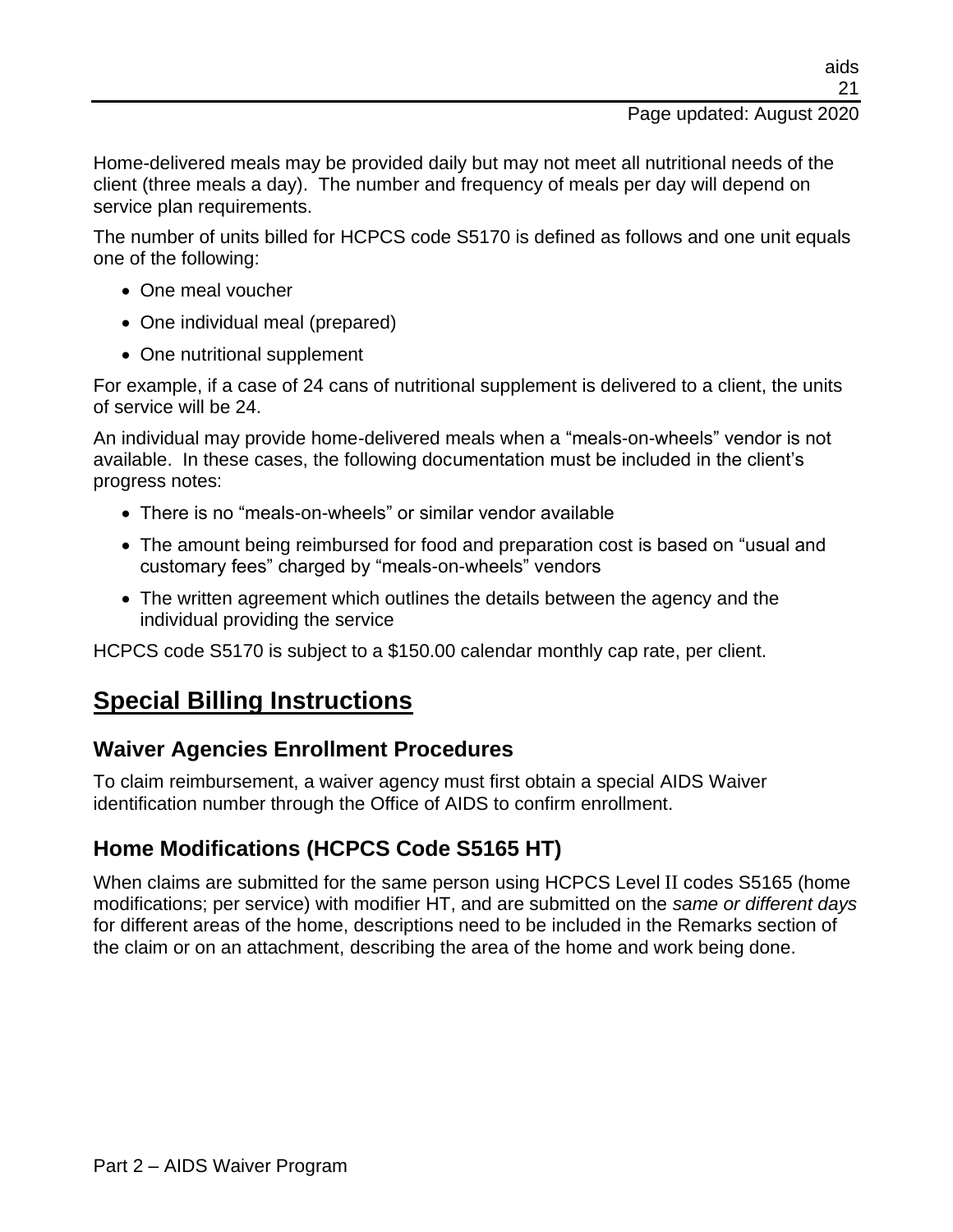# **HIV Diagnosis Code B20**

Medi-Cal will only reimburse waiver program providers for claims billed with primary ICD-10- CM diagnosis code B20 (*human immunodeficiency virus [HIV] disease*). This code must appear in unlabeled Box 67 of the *UB-04* claim. All other diagnosis code fields must be left blank.

# **"From-Through" Billing**

"From-through" billing allows providers to bill several days of a continuous service without having to complete a separate claim line for each date of service. "From-through" billing requires two consecutive lines on the claim. The first line contains the beginning date of service only; no other information is entered on the first line. The second line contains the ending date of service, service code, total number of hours/services being billed for the dates of service (not to exceed 99) and the total service charge for the "from-through" period. If the quantity exceeds 99, providers bill any remaining services, either individually or with the "from-through" method, on separate lines.

Providers cannot block bill using "from-through" dates for case management (HCPCS code T2022), administrative expenses (HCPCS code T2025) and nutritional supplements/home delivered meals (HCPCS code S5170).

## **Facility Type Codes**

Waiver agencies must *enter facility type code "33" and the one-character claim frequency* code "1" as "331" in the *Type of Bill* field (Box 4) of the *UB-04* claim and in the *Place of Service* field of every claim line for CMC submissions.

## **Billing Examples**

Refer to the *AIDS Waiver Program Billing Examples* section in this manual for sample completed claims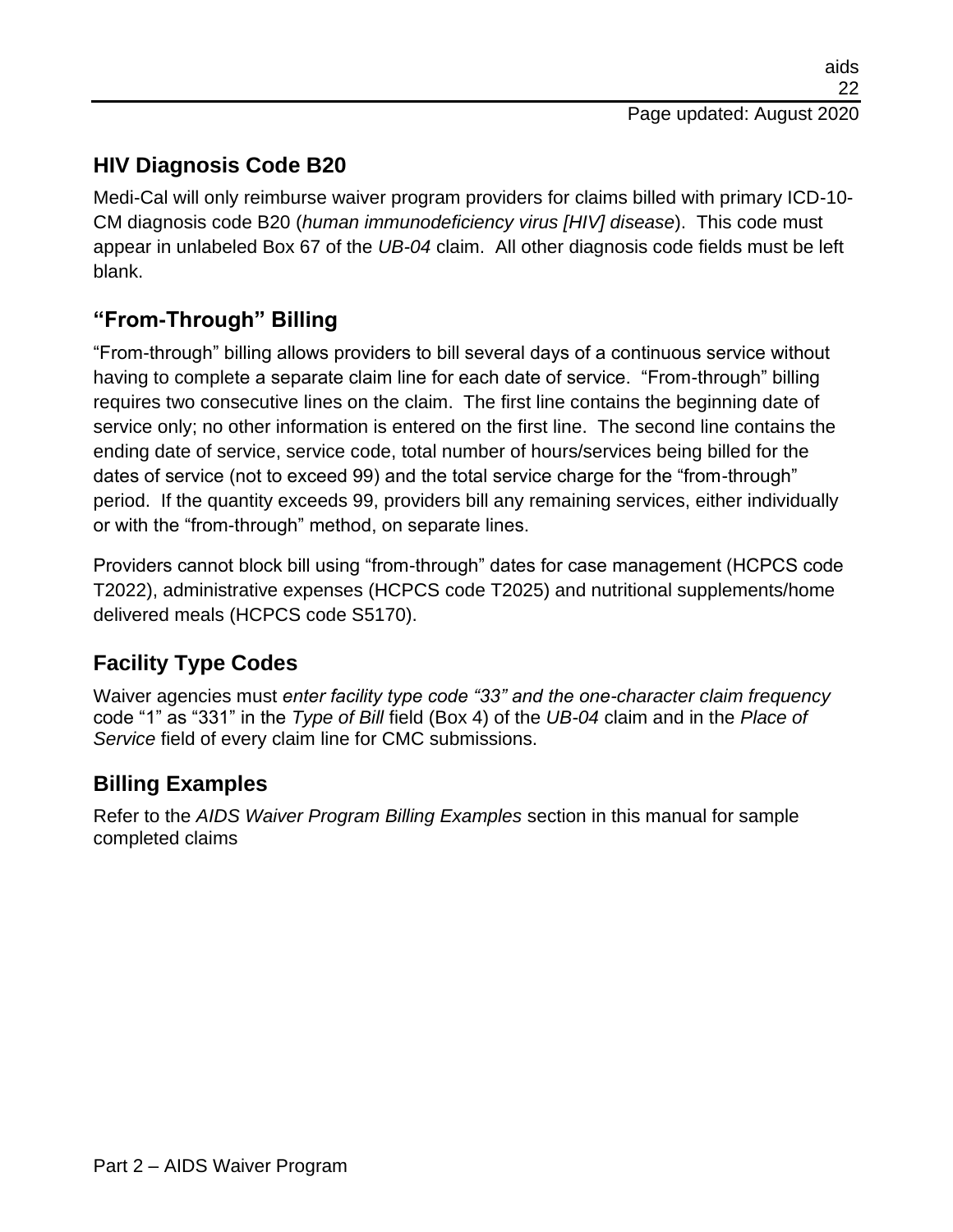# **RAD Codes**

#### **Common Denial Codes and Messages**

The following Remittance Advice Details (RAD) codes and messages most commonly used to deny AIDS waiver agency claims are listed below in denial frequency order:

| Code | <b>Message</b>                                                                                                   |
|------|------------------------------------------------------------------------------------------------------------------|
| 010  | This service is a duplicate of a previously paid claim.                                                          |
| 049  | Provider billing error. Claim line is invalid. Verify line charge, procedure code<br>and other line information. |
| 9562 | Invalid Benefits Identification Card (BIC) identification/date of issue. A new BIC<br>was issued.                |
| 228  | Recipient was not an active AIDS client on the date(s) of service.                                               |

#### [‹‹](#page-24-0)**Table of RAD Codes and Messages**[››](#page-24-1)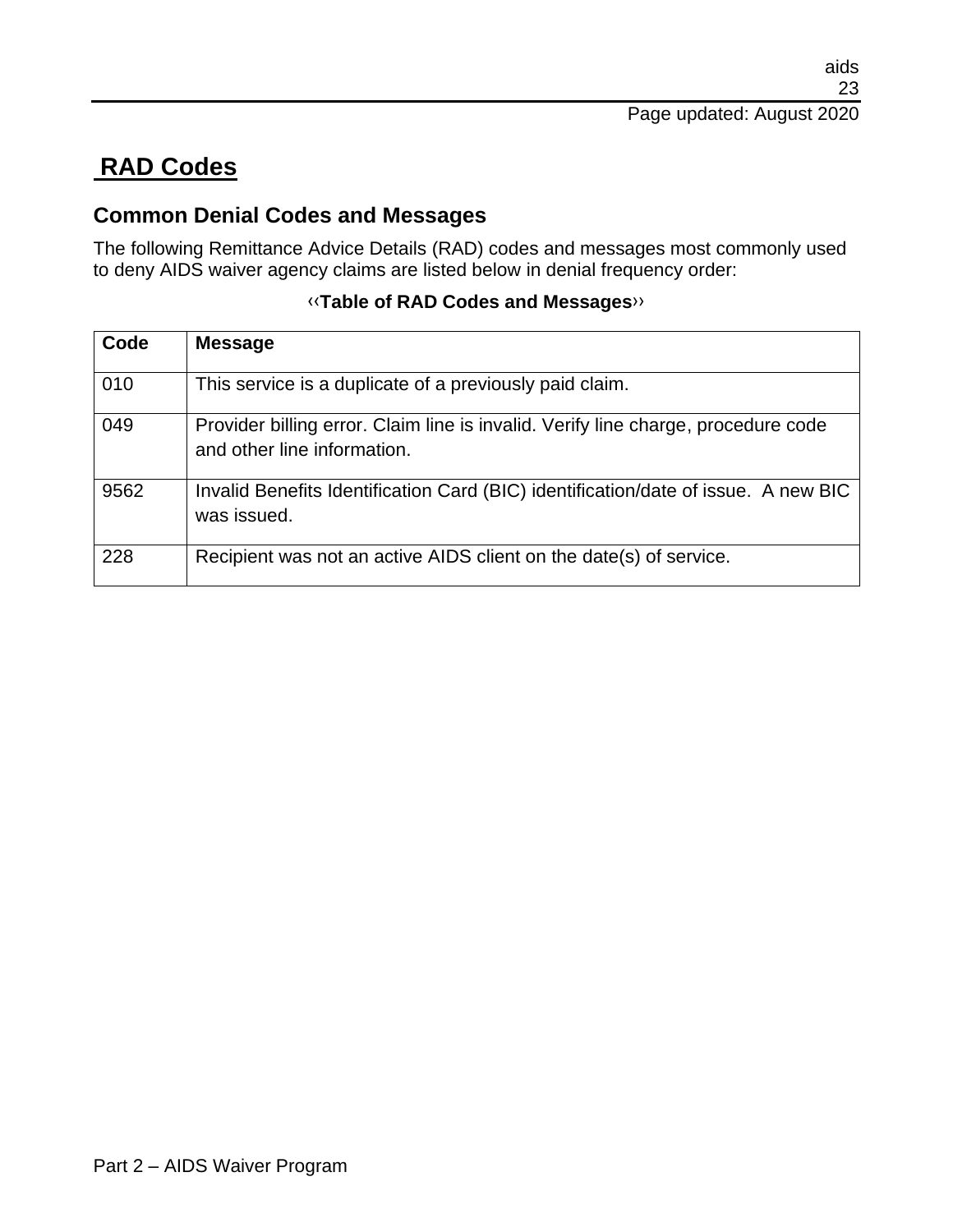| Code | <b>Message</b>                                                                                                                                                                                                                                                                                                                                                      |
|------|---------------------------------------------------------------------------------------------------------------------------------------------------------------------------------------------------------------------------------------------------------------------------------------------------------------------------------------------------------------------|
| 252  | The recipient information does not match; verify claims input.                                                                                                                                                                                                                                                                                                      |
|      | Billing Tip: Providers should verify the following in the written confirmation<br>they receive from the Office of AIDS                                                                                                                                                                                                                                              |
|      | • The recipient is currently enrolled in the AIDS Waiver Program, and the<br>provider is billing for dates of service on or after the enrollment date or on<br>or before the disenrollment date.                                                                                                                                                                    |
|      | • The Social Security Number, AIDS Waiver ID Number and the Cognitive<br>and Functional Ability score are correct.                                                                                                                                                                                                                                                  |
|      | • Claims submitted with date of service prior to July 1, 2010, should<br>continue to provide the information in the Patient Control Number field<br>(Box 3A). AIDS Waiver ID Number and the Cognitive and Functional<br>Ability score are entered correctly (see "Client Waiver ID Number" in the<br>AIDS waiver program section of the appropriate Part 2 manual). |
|      | • "From-through" billing during the enrollment or disenrollment month is<br>completed correctly. (For the enrollment month, the provider should use<br>the enrollment date through the last day of the month. For the<br>disenrollment month, the provider should use the first of the month<br>through the disenrollment date.)                                    |
| 175  | Cognitive and Functional Ability Scale Rating is not valid for AIDS Waiver.<br>Rating must be 60 or lower.                                                                                                                                                                                                                                                          |
| 314  | Recipient is not eligible for the month of service billed.                                                                                                                                                                                                                                                                                                          |
| 002  | The recipient is not eligible for benefits under the Medi-Cal program or other<br>special programs.                                                                                                                                                                                                                                                                 |
| 21   | This claim was received after the one-year maximum billing limitation.                                                                                                                                                                                                                                                                                              |
| 268  | The monthly capitation for this recipient has been exceeded for HCBS (Home<br>and Community-Based Services) Model waiver services or AIDS Waiver yearly<br>services.                                                                                                                                                                                                |

[‹‹](#page-24-0)**Table of RAD Codes and Messages (continued)**[››](#page-24-1)